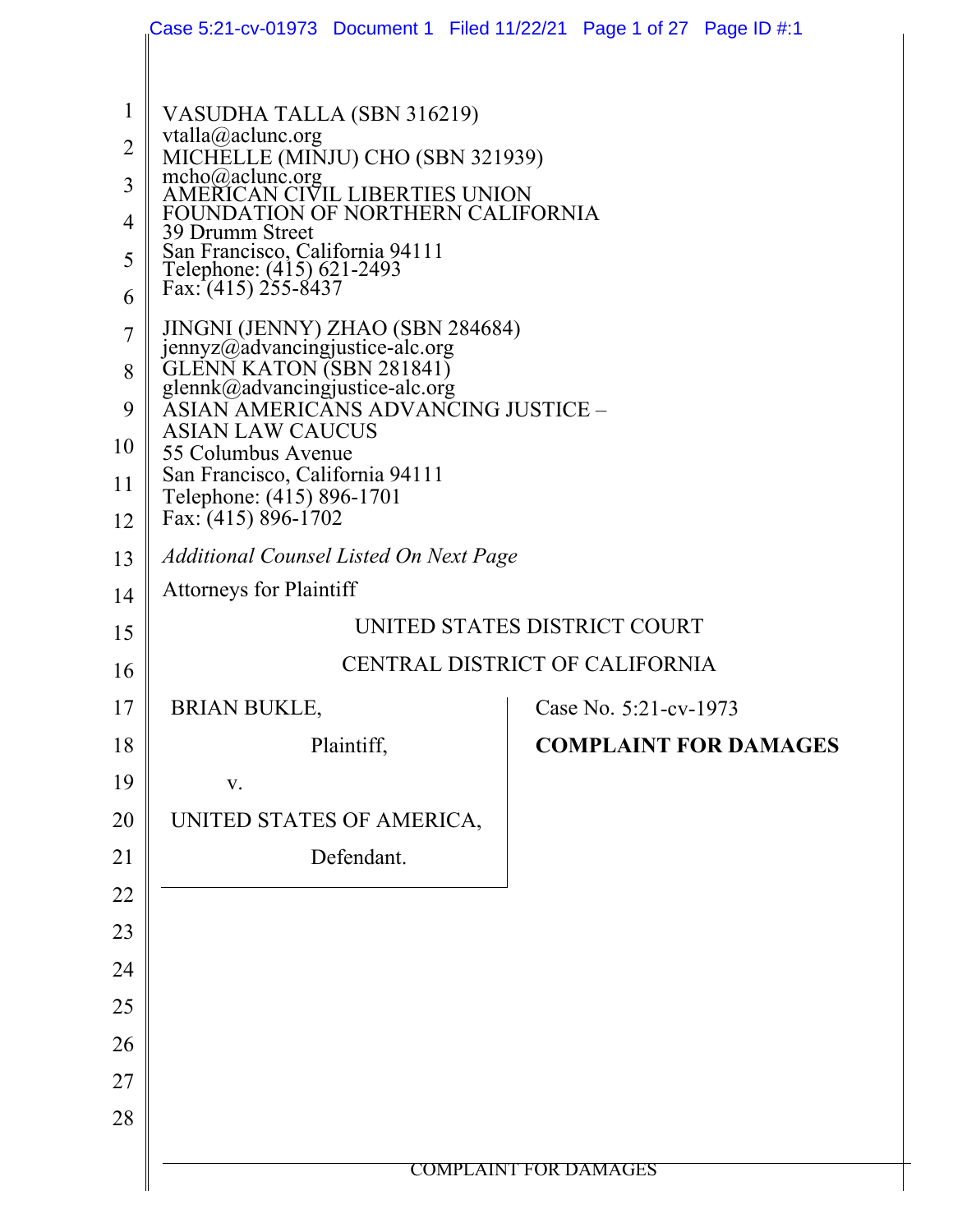|                | Case 5:21-cv-01973 Document 1 Filed 11/22/21 Page 2 of 27 Page ID #:2                                                                                                                    |                              |  |
|----------------|------------------------------------------------------------------------------------------------------------------------------------------------------------------------------------------|------------------------------|--|
|                |                                                                                                                                                                                          |                              |  |
| $\mathbf{1}$   | SEAN A. COMMONS (SBN 217603)<br>scommons@sidley.com<br>SIDLEY AUSTIN LLP<br>555 W. Fifth Street, Suite 4000<br>Los Angeles, CA 90013<br>Telephone: (213) 896-6000<br>Fax: (213) 896-6600 |                              |  |
| $\overline{2}$ |                                                                                                                                                                                          |                              |  |
| $\overline{3}$ |                                                                                                                                                                                          |                              |  |
| $\overline{4}$ |                                                                                                                                                                                          |                              |  |
| 5              |                                                                                                                                                                                          |                              |  |
| 6              |                                                                                                                                                                                          |                              |  |
| $\overline{7}$ |                                                                                                                                                                                          |                              |  |
| 8              |                                                                                                                                                                                          |                              |  |
| 9              |                                                                                                                                                                                          |                              |  |
| 10             |                                                                                                                                                                                          |                              |  |
| 11             |                                                                                                                                                                                          |                              |  |
| 12             |                                                                                                                                                                                          |                              |  |
| 13             |                                                                                                                                                                                          |                              |  |
| 14             |                                                                                                                                                                                          |                              |  |
| 15             |                                                                                                                                                                                          |                              |  |
| 16             |                                                                                                                                                                                          |                              |  |
| 17             |                                                                                                                                                                                          |                              |  |
| $18\,$         |                                                                                                                                                                                          |                              |  |
| 19             |                                                                                                                                                                                          |                              |  |
| 20             |                                                                                                                                                                                          |                              |  |
| 21             |                                                                                                                                                                                          |                              |  |
| $22\,$         |                                                                                                                                                                                          |                              |  |
| 23             |                                                                                                                                                                                          |                              |  |
| 24             |                                                                                                                                                                                          |                              |  |
| 25             |                                                                                                                                                                                          |                              |  |
| 26             |                                                                                                                                                                                          |                              |  |
| $27\,$         |                                                                                                                                                                                          |                              |  |
| $28\,$         |                                                                                                                                                                                          |                              |  |
|                |                                                                                                                                                                                          | <b>COMPLAINT FOR DAMAGES</b> |  |
|                |                                                                                                                                                                                          |                              |  |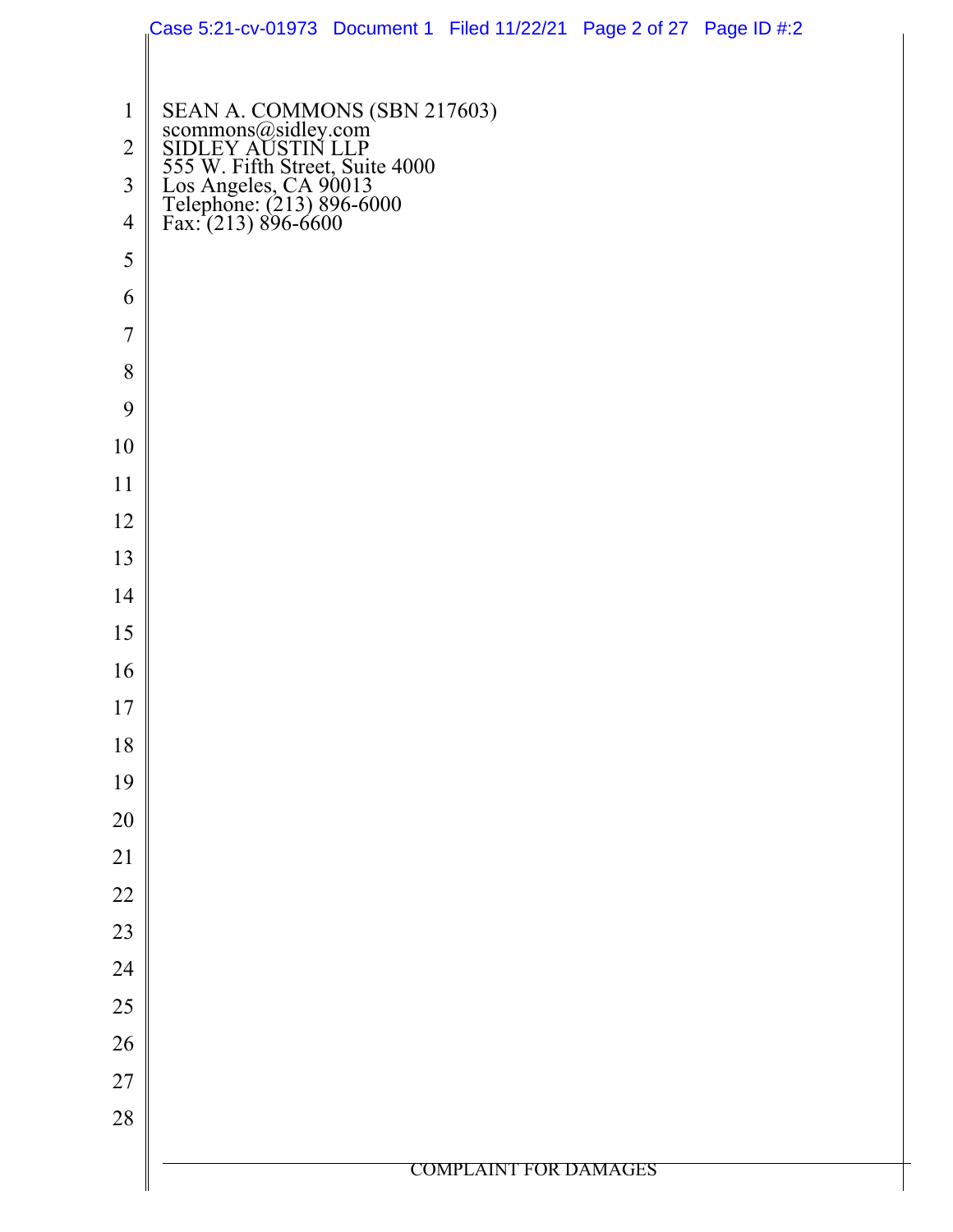1

### **INTRODUCTION**

2 3 4 5 6 7 8 9 10 11 12 13 14 15 1. This case concerns a fundamental right guaranteed to every person in the United States—the freedom from arbitrary arrest and detention devoid of probable cause. Immigration and Customs Enforcement ("ICE"), with the cooperation of state officials, deprived Plaintiff Brian Bukle of his liberty based on unfounded suspicions, stereotypes, and assumptions that he was a noncitizen. In doing so, Defendants showed callous, willful, and reckless indifference to Mr. Bukle's rights, including creating false records, omitting material information from records, violating their own policies, and directing private contractors to arrest and detain Mr. Bukle as if contractors were actual immigration officers. Despite ample opportunities, Defendants failed to take required steps to verify Mr. Bukle's citizenship status, resulting in his wrongful arrest and detention by ICE for over a month. The sad fact is that Mr. Bukle could still be imprisoned by ICE today, or deported from the U.S., but for the intervention of two attorneys, which finally triggered ICE to check its records and release Mr. Bukle.

16 17 18 19 20 21 22 2. Mr. Bukle, a Black man, has lived in the United States since he was two years old. Despite decades of U.S. citizenship and residence, Mr. Bukle was falsely arrested, detained, and placed in removal proceedings by ICE. He protested his arrest and detention repeatedly, but was ignored, belittled, and humiliated by Defendants. Officers of the California Department of Corrections and Rehabilitation ("CDCR") facilitated his arrest by ICE's private contractors, though contractors lack any authority to effectuate civil immigration arrests.

23 24 3. Mr. Bukle seeks monetary relief against the United States to redress the violations of his rights.

### **JURISDICTION**

26 27 4. The Court has subject matter jurisdiction over Mr. Bukle's claims under 28 U.S.C. §§ 1331 and 1346(b).

28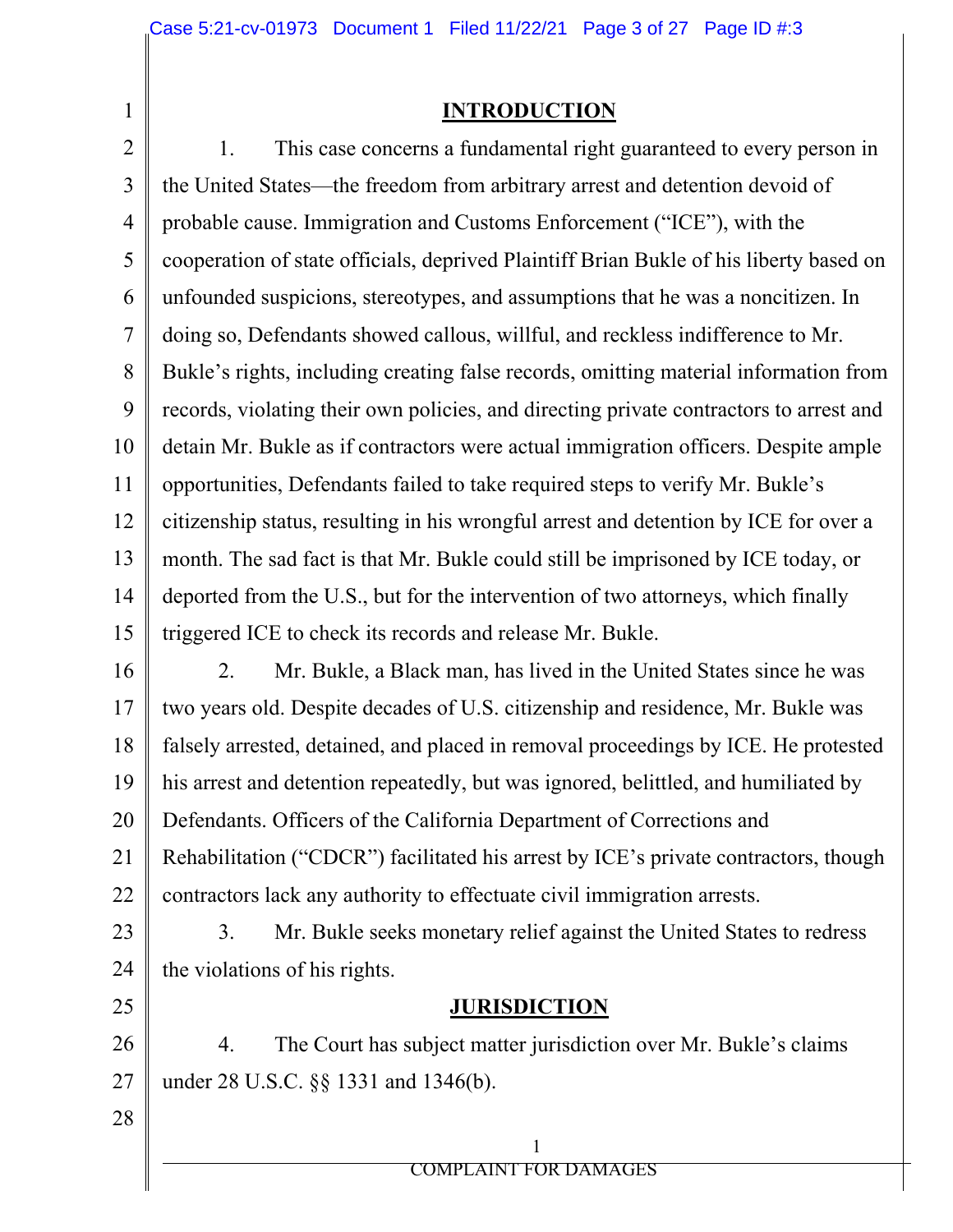| $\mathbf{1}$   | Mr. Bukle has exhausted his administrative remedies prior to filing this<br>5.      |  |  |  |  |  |
|----------------|-------------------------------------------------------------------------------------|--|--|--|--|--|
| $\overline{2}$ | suit. On December 8, 2020, Mr. Bukle timely filed an administrative tort claim with |  |  |  |  |  |
| 3              | the federal government. 28 U.S.C. $\S$ 2401(a). The federal government denied the   |  |  |  |  |  |
| $\overline{4}$ | claim by letter dated January 8, 2021 and postmarked for mailing dated January 11,  |  |  |  |  |  |
| 5              | 2021. Mr. Bukle filed a request for reconsideration on April 20, 2021. The federal  |  |  |  |  |  |
| 6              | government denied the request for reconsideration by letter dated June 24, 2021 and |  |  |  |  |  |
| 7              | postmarked for mailing dated June 25, 2021. This Complaint is filed within six      |  |  |  |  |  |
| 8              | months of the denial of the request for reconsideration and is therefore timely. 28 |  |  |  |  |  |
| 9              | U.S.C. $\S$ 2401(b).                                                                |  |  |  |  |  |
| 10             | <b>VENUE</b>                                                                        |  |  |  |  |  |
| 11             | Venue is proper in the Central District of California under 28 U.S.C.<br>6.         |  |  |  |  |  |
| 12             | § 1402(b) because Mr. Bukle resides in Corona, California, which is in the Central  |  |  |  |  |  |
| 13             | District of California.                                                             |  |  |  |  |  |
| 14             | <b>PARTIES</b>                                                                      |  |  |  |  |  |
| 15             | 7.<br>Plaintiff Brian Bukle is a United States citizen, and at all times            |  |  |  |  |  |
| 16             | relevant to the allegations in this Complaint was a U.S. citizen. He resides in     |  |  |  |  |  |
| 17             | Corona, California.                                                                 |  |  |  |  |  |
| 18             | Defendant United States of America is the proper defendant for claims<br>8.         |  |  |  |  |  |
| 19             | brought by Mr. Bukle under the Federal Tort Claims Act. 28 U.S.C. § 1346(b).        |  |  |  |  |  |
| 20             | Immigration and Customs Enforcement, a subcomponent of the Department of            |  |  |  |  |  |
| 21             | Homeland Security, was at all relevant times a federal agency, organized and        |  |  |  |  |  |
| 22             | existing under the laws of the United States. The United States is sued for the     |  |  |  |  |  |
| 23             | wrongful acts and omissions of ICE employees while acting within the scope of       |  |  |  |  |  |
| 24             | their employment and has waived its sovereign immunity for such claims.             |  |  |  |  |  |
| 25             | <b>FACTUAL ALLEGATIONS</b>                                                          |  |  |  |  |  |
| 26             | Plaintiff Brian Bukle is 62 years old. He has been a U.S. citizen for<br>9.         |  |  |  |  |  |
| 27             | over 50 years, has lived in the U.S. for decades, and has lived in California since |  |  |  |  |  |
| 28             | the late 1990s. He has a U.S. citizen child who is a minor.                         |  |  |  |  |  |
|                | 2<br><b>COMPLAINT FOR DAMAGES</b>                                                   |  |  |  |  |  |
|                |                                                                                     |  |  |  |  |  |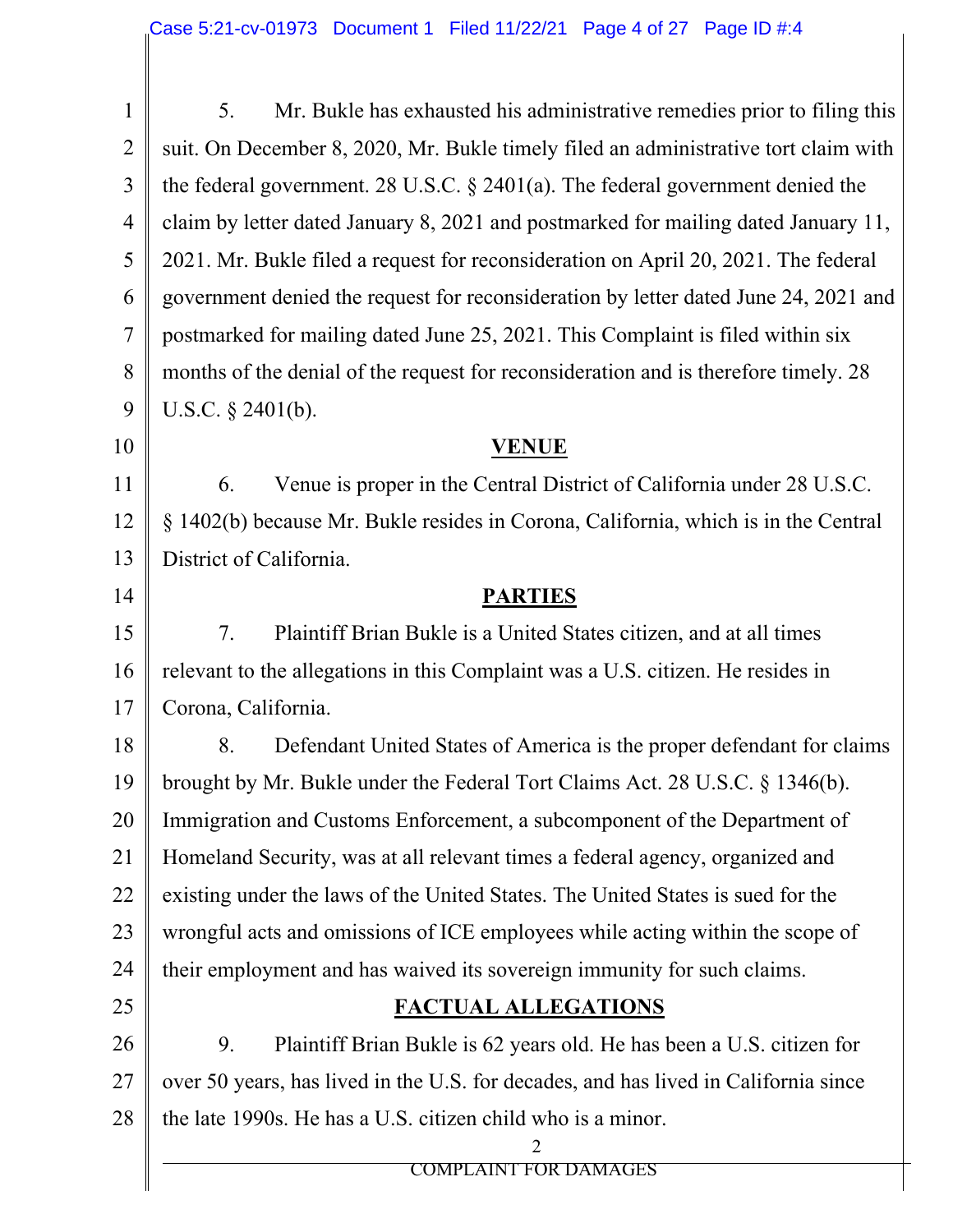1 2 10. Mr. Bukle entered the United States in 1961 as a lawful permanent resident at the age of two.

11. Mr. Bukle derived citizenship when both his mother and father naturalized to become U.S. citizens. Mr. Bukle has been a U.S. citizen since March 22, 1968, when he was nine years old.

6 7 8 9 10 11 12 12. A U.S. citizen parent transmits derivative citizenship to their noncitizen child automatically by operation of law once the necessary conditions are fulfilled—here, Mr. Bukle's residence in the United States as a lawful permanent resident and his parents' subsequent naturalization when he was a minor. A person who derives citizenship does not need to file any paperwork with the federal government to become a citizen, nor are they required to obtain or carry any documentation of their citizenship.

13 14 15 16 17 18 19 20 21 22 23 24 13. The U.S. government has officially recognized Mr. Bukle's siblings as also deriving citizenship on March 22, 1968, as a result of their parents' naturalization, on numerous occasions. Decades ago, the government issued Mr. Bukle's twin brother a certificate of citizenship and then a U.S. passport, which it has renewed multiple times. The government also issued Mr. Bukle's older sister, born in April 1954, a certificate of citizenship on October 13, 2006, recognizing that she too became a U.S. citizen on March 22, 1968. The government also issued Mr. Bukle's younger brother, born in July 1961, a certificate of citizenship on November 15, 1983, recognizing that he too became a U.S. citizen on March 22, 1968. On information and belief, Mr. Bukle's siblings' applications for certificates of citizenship identified Mr. Bukle's mother and father as the naturalized U.S. citizens through whom they obtained U.S. citizenship.

25 26 27 14. Mr. Bukle has worked in several occupations, including as a forklift and heavy equipment driver, in construction, and as a school custodian. Since he was a young man, Mr. Bukle has held state-issued driver's licenses, including in

28

3

4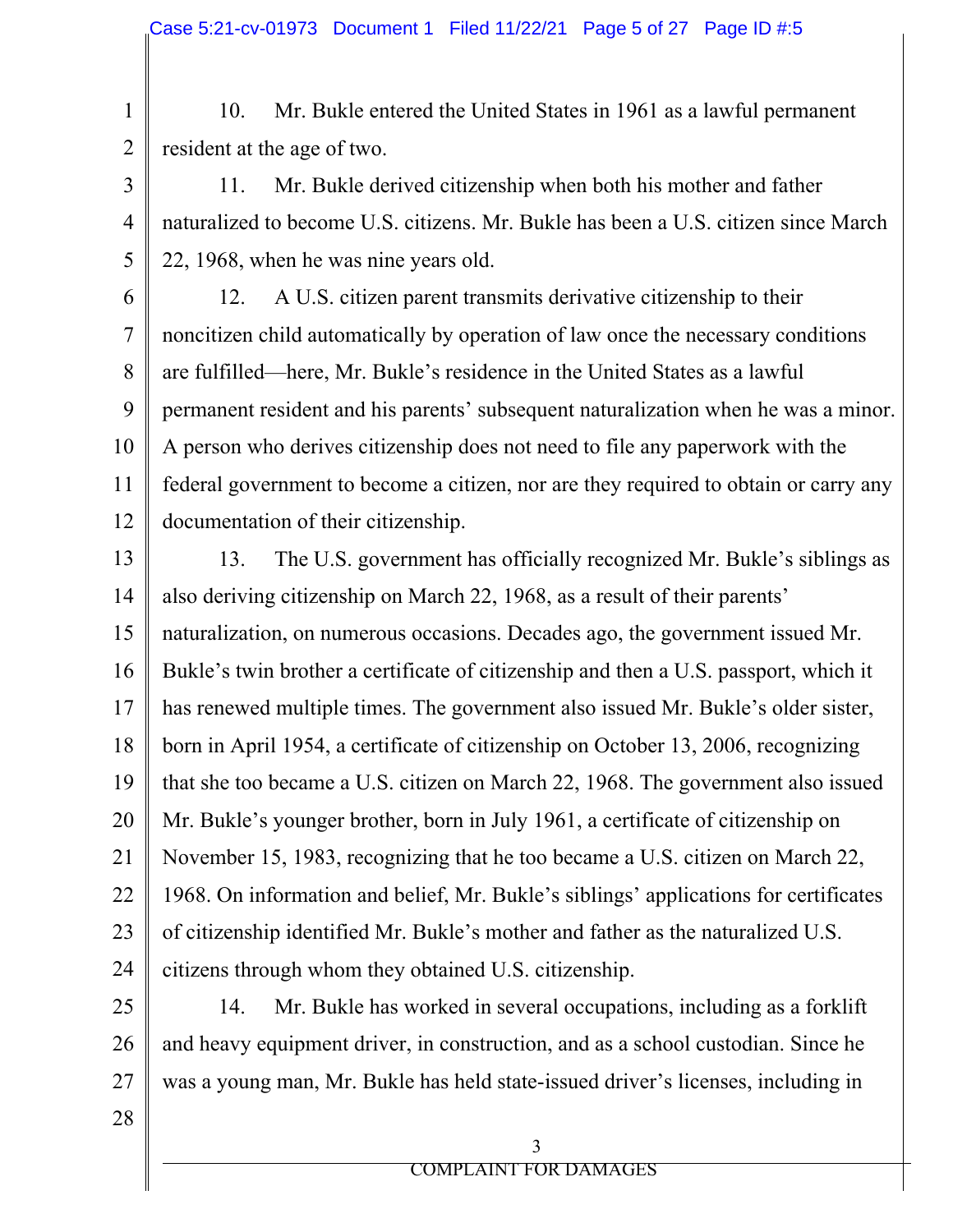1 2 Alaska and while he has lived in California. Mr. Bukle also has had a social security number for decades.

3 4 5 6 7 8 15. In the 1990s, an officer with the Immigration and Naturalization Service ("INS") interviewed Mr. Bukle to determine whether he was deportable. That officer instead concluded he was a U.S. citizen and took no enforcement action against him. The records of the INS officer's encounter with Mr. Bukle and the officer's conclusion that Mr. Bukle was a citizen were available to the ICE immigration officers who arrested and detained him.

9 10

# **A. CDCR's Initiation and Acceptance of an ICE Detainer for Mr. Bukle, a U.S. Citizen**

11 12 13 14 16. In July 2018, Mr. Bukle entered CDCR custody. While in custody, Mr. Bukle informed CDCR officers on multiple occasions that he is a U.S. citizen. CDCR employees recorded Mr. Bukle's assertion of U.S. citizenship in their files in multiple places.

15 16 17 18 17. On information and belief, CDCR employees provided ICE with a list of foreign-born individuals in CDCR custody, including Mr. Bukle. On information and belief, CDCR employees identified Mr. Bukle as a "potential ICE hold," based solely on the fact of Mr. Bukle's birth outside of the United States.

19 20 21 22 23 24 25 26 18. On March 28, 2019, Jaime Maldonado, an ICE immigration officer issued a detainer request on Department of Homeland Security ("DHS") Form I-247A to CDCR for Mr. Bukle requesting that CDCR maintain custody of Mr. Bukle for up to 48 hours after he would otherwise be eligible for release. The detainer form asserted that ICE had probable cause for Mr. Bukle's arrest based only upon a purported "biometric confirmation of [Mr. Bukle's] identity and a records check of federal databases . . . " indicating that he was removable from the United States.

27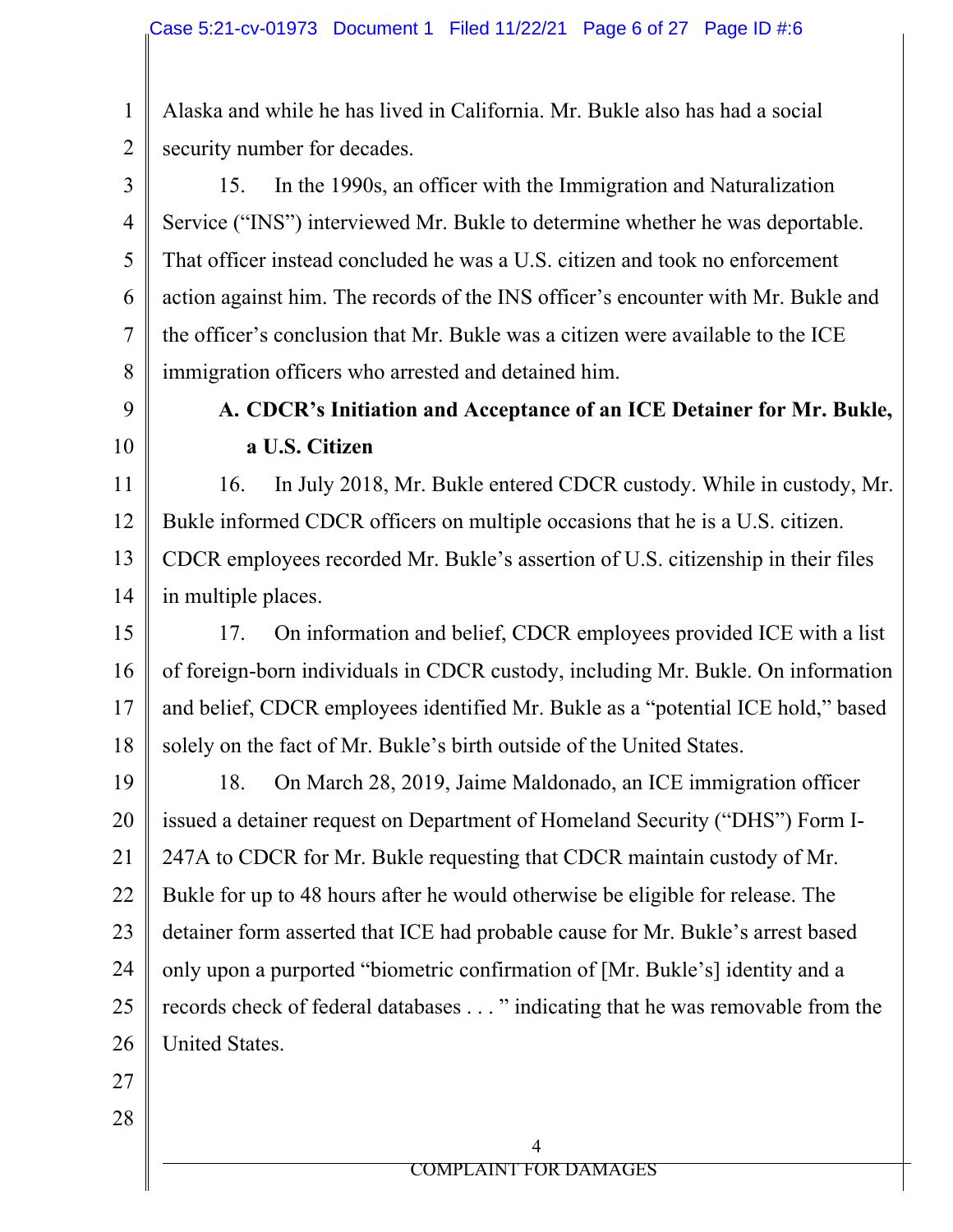19. As described further below, the biometrics-based check of federal databases was insufficient to generate probable cause of Mr. Bukle's removability from the United States.

20. Despite Mr. Bukle's repeated statements to CDCR employees that he was a citizen, those employees' documentation of his citizenship in CDCR records, and other information readily available to CDCR, CDCR employees accepted the immigration detainer from ICE and placed an "active ICE hold" on Mr. Bukle.

8 9 10 11 21. When Mr. Bukle learned about the immigration detainer, he was distraught that he might be wrongfully imprisoned and deported after he completed his CDCR sentence. Upon learning of the detainer, he repeatedly told CDCR officers and employees that he was a U.S. citizen.

12 13 14 15 22. Despite Mr. Bukle's continued claims that he was a U.S. citizen, CDCR officers refused to lift the ICE hold. A captain at the prison disclaimed any responsibility for the ICE hold by telling Mr. Bukle that because ICE "wanted" him, the prison would send him to ICE.

16 17 18 23. As Mr. Bukle approached his release date in June 2020, he began preparing for his family members to pick him up. He was excited to reunite with his son on Father's Day.

19 20 21 24. On June 16, 2020, a CDCR employee informed Mr. Bukle that instead of being released, he would be picked up by ICE the next day. Mr. Bukle again stated that he was a U.S. citizen but was again disregarded by the CDCR employee.

22

1

2

3

4

5

6

7

23

**B. Mr. Bukle's Transfer from CDCR to ICE Custody on June 17, 2020** 

24 25 25. On the morning of June 17, 2020, CDCR officers took Mr. Bukle from his housing area at CCI Tehachapi, made him remove his clothes, searched him, and placed shackles on him as he was being moved through the facility.

26 27 28 26. Mr. Bukle told the CDCR officers that he was a U.S. citizen and asked why he was being transferred to ICE. The CDCR officers responded, "ICE wants you." When Mr. Bukle insisted that the CDCR officers were making a mistake in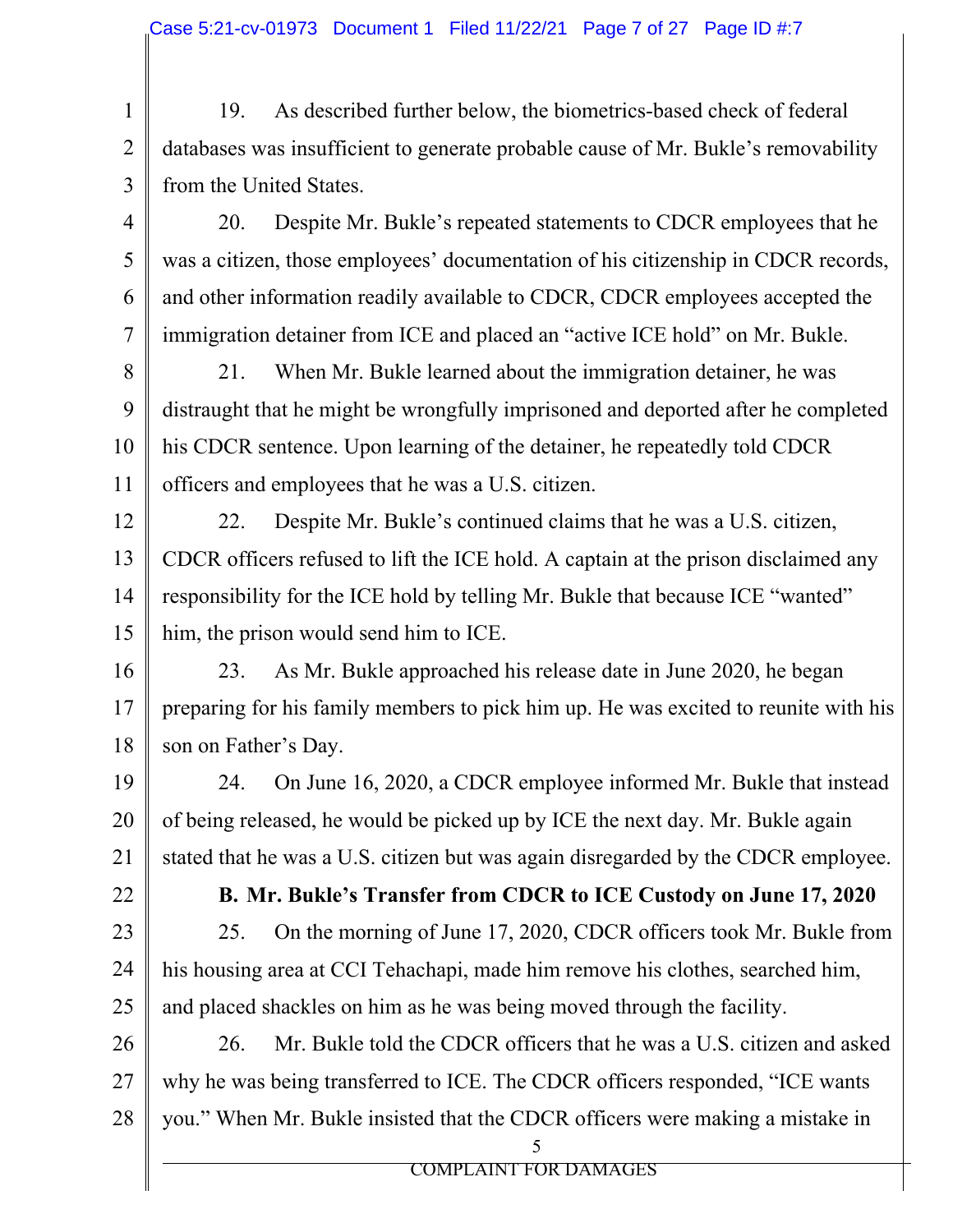1 2 transferring him to ICE, they said to him, "You're not a citizen. You're a foreigner."

3

4

27. The CDCR officers placed Mr. Bukle in a holding cell in a processing area along with another man being transferred to ICE that day.

5 6 7 8 9 28. While Mr. Bukle remained in the holding cell, he witnessed several other individuals being released from CDCR custody. The CDCR officers, however, assisted in and enabled Mr. Bukle's arrest by preventing Mr. Bukle from leaving—for the sole purpose of affording ICE additional time to arrive at the facility and take custody of Mr. Bukle.

10 11 12 13 14 29. A few hours after Mr. Bukle was placed in the holding cell, two individuals employed by G4S Secure Solutions, Inc. ("G4S"), both wearing grey uniforms, arrived and entered the processing area. The two G4S employees were not accompanied by any immigration officers employed by ICE or DHS, yet, on information and belief, were directed and sent by ICE to take custody of Mr. Bukle.

15 16 17 18 19 30. Even though the G4S employees were not ICE officers, and lack any lawful authority to arrest citizens or noncitizens, the CDCR officers permitted the G4S employees to enter the holding cell where Mr. Bukle was detained in a secure area of the prison to take him into custody. G4S employees placed shackles on Mr. Bukle.

20 21 22 23 24 25 26 27 31. One G4S employee who arrested Mr. Bukle who facilitated the unlawful arrest intimidated and harassed Mr. Bukle during the arrest. He taunted Mr. Bukle that ICE would put him on a plane to be deported. The G4S employee gave approximately two pennies to the other man who was being transferred from CDCR to ICE custody that day, then pointed to Mr. Bukle, and said to him, "You get nothing!" When Mr. Bukle asked what would happen to the money he worked for his entire life, the G4S employee replied, "ICE takes all of that from you. When you come here illegally that's what you get."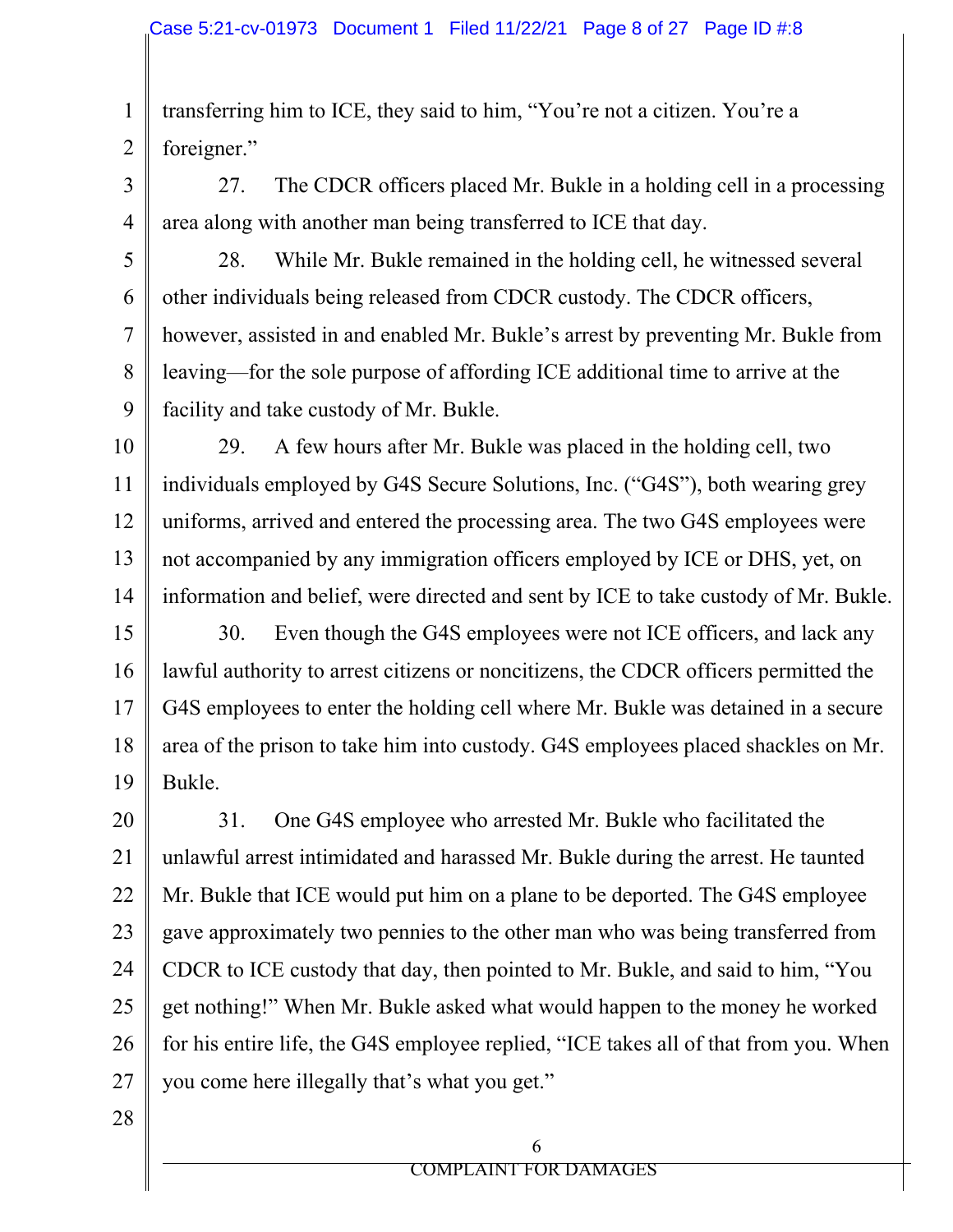32. At the time ICE directed G4S employees to arrest Mr. Bukle at the CDCR facility, ICE did not possess probable cause of Mr. Bukle's removability.

## 3 4

5

6

7

1

2

# **C. ICE Officers Detained Mr. Bukle at the Field Office and Falsified Evidence Against Mr. Bukle**

33. Mr. Bukle was taken by the two G4S employees to the ICE sub-field office in Bakersfield, California (the "Field Office"), where he was placed in a holding cell.

8 9 10 11 12 34. One or more ICE immigration officers with ICE Enforcement and Removal Operations ("ERO") spoke with and/or prepared documents in connection with Mr. Bukle's arrest and processing at the ICE Field Office on June 17, 2020. This group of ICE immigration officers will be referred to collectively as the "ICE ERO Officers."

13 14 15 16 35. An ICE immigration officer spoke with Mr. Bukle at the ICE Field Office. This ICE officer was wearing office clothes (slacks and a shirt), had black hair, and appeared to be in his 30s or 40s. On information and belief, this ICE immigration officer was Deportation Officer R. Cruz.

17 18 19 36. Mr. Bukle repeatedly told the ICE immigration officer that he was a U.S. citizen and that both his mother and his father had naturalized as U.S. citizens when he was a child.

20 21 22 23 37. The ICE immigration officer told Mr. Bukle that he had checked databases, but only found evidence of Mr. Bukle's father's U.S. citizenship, and had not found evidence of his mother's U.S. citizenship. The immigration officer told Mr. Bukle, "We're going to send you back."

24 25 26 27 38. Mr. Bukle asked the ICE immigration officer to call Mr. Bukle's brother, Basil Bukle, who could corroborate Mr. Bukle's citizenship. The immigration officer took the phone number of Basil, entered it into a telephone, and told Mr. Bukle to take the phone. Basil answered the phone call and repeatedly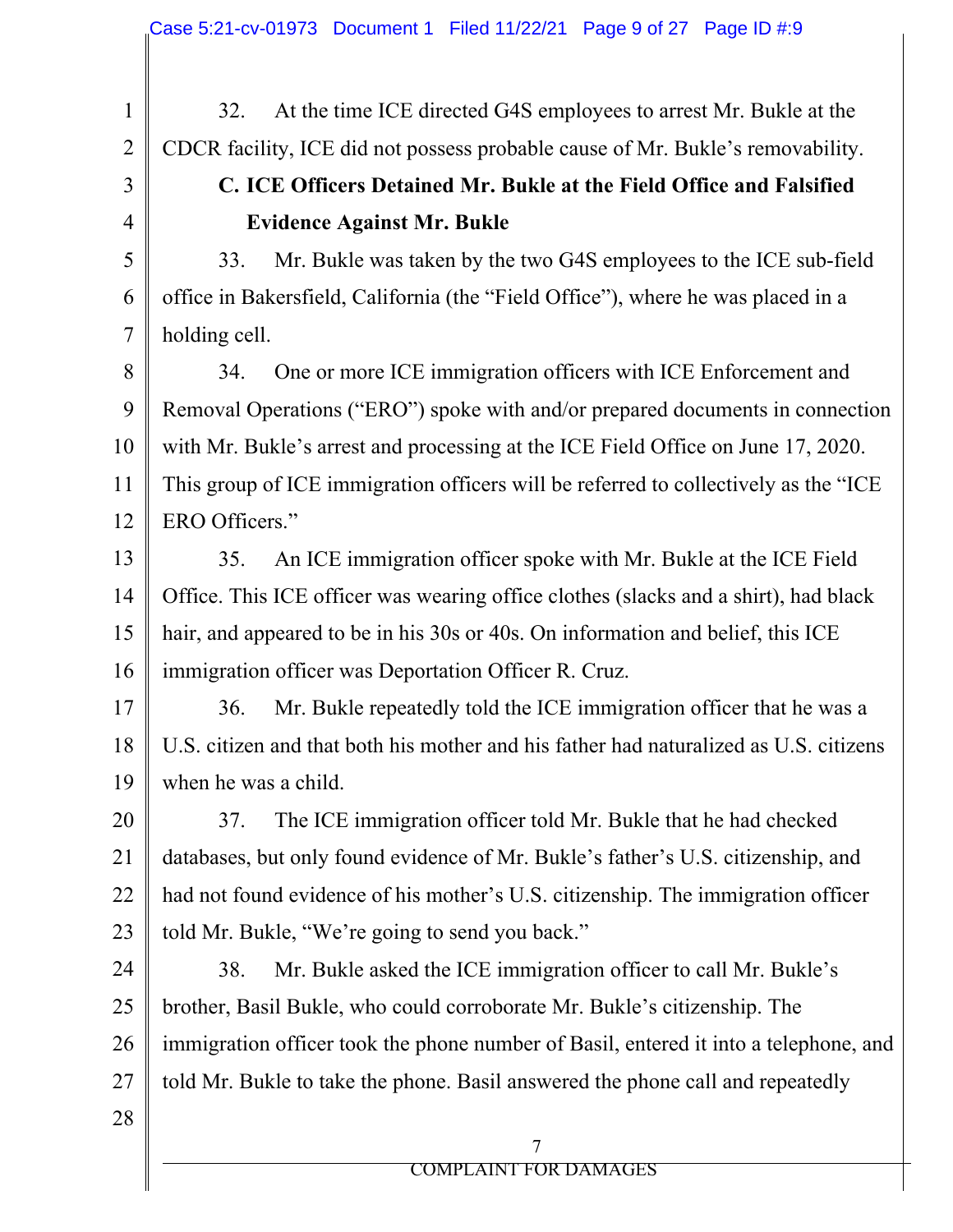1 2 confirmed to Mr. Bukle that he was a U.S. citizen. Basil asked to speak to the ICE immigration officer to convey that Mr. Bukle was a U.S. citizen.

3 4 5 6 39. Mr. Bukle asked the ICE immigration officer to speak to Basil so that Basil could confirm that he was a U.S. citizen. The ICE immigration officer refused to speak with Basil. Throughout Mr. Bukle's telephone call with Basil, the ICE immigration officer stood only a few feet away from Mr. Bukle.

7 8 9 40. After the phone call ended, Basil called the phone number back. An ICE immigration officer picked up the phone but refused to speak to Basil about Mr. Bukle's citizenship status.

10 11 12 13 41. The ICE immigration officer stated that because Mr. Bukle had committed a crime, he would be deported. The ICE immigration officer told Mr. Bukle, "They want you out, they don't want you here." He urged Mr. Bukle to sign papers to go back to his country.

14 15 16 42. The ICE immigration officer took Mr. Bukle back to a holding cell at the ICE Field Office. The ICE immigration officer told him that he would have to contact a lawyer to represent him in immigration court.

17 18 19 20 21 22 23 24 25 26 43. ICE ERO Officers did not possess probable cause to detain Mr. Bukle. Mr. Bukle repeatedly told the ICE ERO Officers that he was a U.S. citizen. ICE ERO Officers were aware that Mr. Bukle's father, at a minimum, had naturalized when Mr. Bukle was a minor, and that Mr. Bukle was a lawful permanent resident at the time of his father's naturalization. Mr. Bukle's brother was on the telephone and confirmed that Mr. Bukle was a U.S. citizen. Mr. Bukle repeatedly told ICE ERO Officers that his mother had also naturalized when he was a minor. ICE was aware that these pieces of information were evidence of derivative citizenship. ICE also had access to multiple records that confirmed and, at a minimum, corrobrated Mr. Bukle's U.S. citizenship.

27 28 8 44. The ICE ERO Officers did not take the actions required by ICE Policy No. 16001.2, entitled "Investigating the Potential U.S. Citizenship of Individuals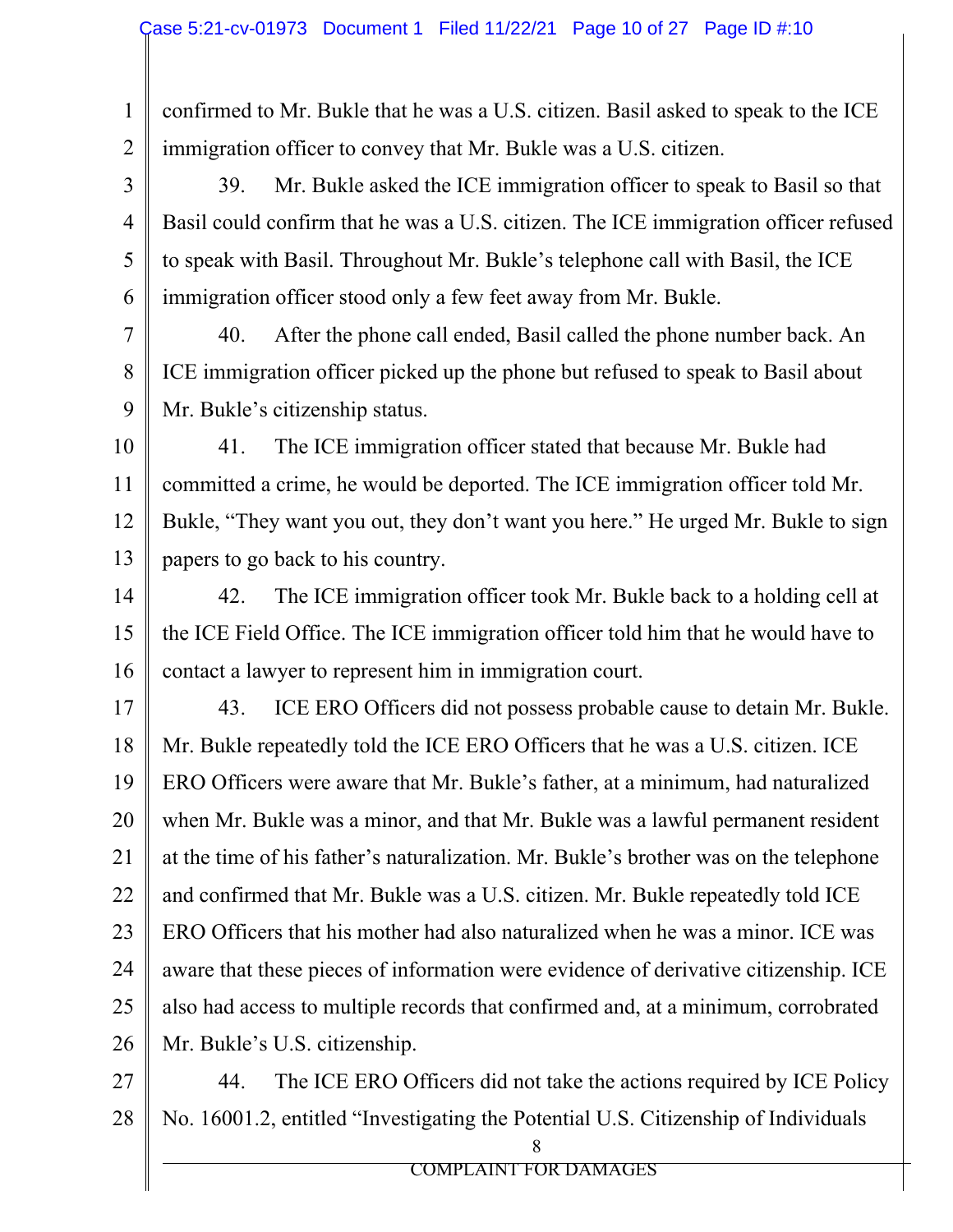Encountered by ICE" (the "Directive"). The Directive was in effect at all times relevant to the allegations in this Complaint.

2 3

1

4 5 6 7 8 9 10 45. The Directive recognizes that, "[a]s a matter of law, ICE cannot assert its civil immigration enforcement authority to arrest and/or detain a U.S. citizen." The Directive establishes "ICE policy to carefully and expeditiously investigate and analyze the potential U.S. citizenship of individuals encountered by ICE." The Directive imposes mandatory obligations upon ICE immigration officers if (a) the individual makes or has made a claim to U.S. citizenship; and/or (b) if certain indicia of potential U.S. citizenship, as set forth in the Directive, are present even if the individual does not affirmatively make a claim to U.S. citizenship.<sup>1</sup>

11 12 13 14 15 16 17 18 19 20 46. The Directive applied to the ICE ERO Officers who encountered Mr. Bukle at the ICE Field Office on June 17, 2020 because Mr. Bukle made an affirmative claim to U.S. citizenship and indicia of his U.S. citizenship existed. The indicia of Mr. Bukle's citizenship that existed included, at a minimum: (1) his father's naturalization when Mr. Bukle was a minor; (2) Mr. Bukle's admission to the United States as a lawful permanent resident as a two-year-old; (3) the issuance of certificates of citizenship and U.S. passports to several of Mr. Bukle's siblings, including a twin brother sharing Mr. Bukle's date of birth, an older sibling, and a younger sibling; and (4) Mr. Bukle's brother's availability by telephone to confirm Mr. Bukle's citizenship.

<sup>22</sup>  23 24 25 26 27 28 9 <sup>1</sup> The Directive sets forth the following factors, among others, as indicia of potential U.S. citizenship: (a) A legal representative or purported family member indicates to ICE that the individual is or may be a U.S. citizen; (b) there is some information suggesting that one or more of the individual's parents, grandparents, or foreignborn siblings are or were U.S. citizens; (c) the individual entered the United States as a lawful permanent resident when he or she was a minor and has at least one parent who is a U.S. citizen. If any of these factors are present, ICE officers must engage in further investigation of the individual's U.S. citizenship. All of these factors were present when the ICE immigration officer spoke to Mr. Bukle at the ICE Field Office on June 17, 2020.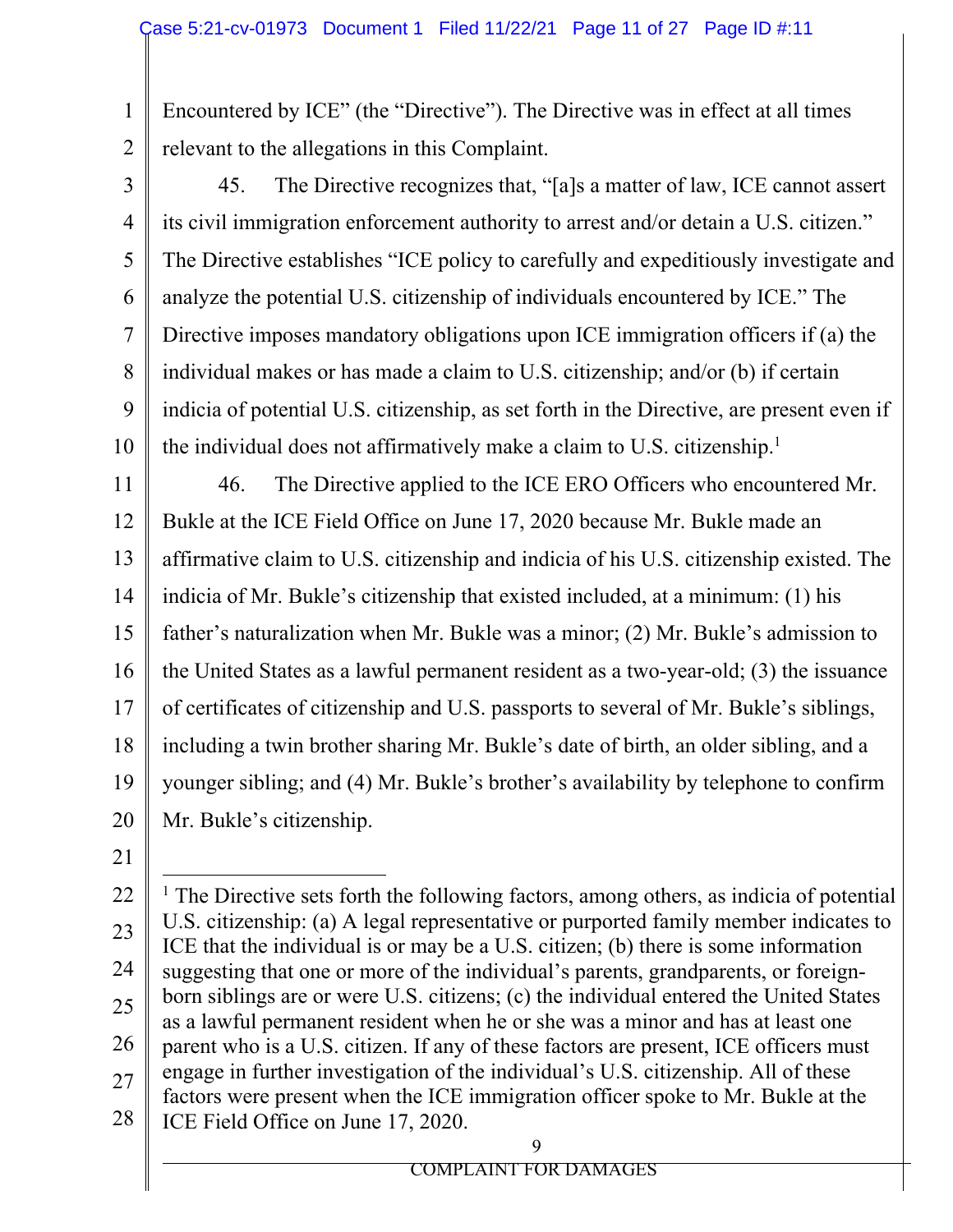| $\mathbf{1}$   | 47.                                                                              | The ICE ERO Officers did not take a sworn statement from Mr. Bukle |                                                                                 |  |
|----------------|----------------------------------------------------------------------------------|--------------------------------------------------------------------|---------------------------------------------------------------------------------|--|
| $\overline{2}$ | about his citizenship, as required by the Directive.                             |                                                                    |                                                                                 |  |
| $\overline{3}$ | 48.                                                                              |                                                                    | The ICE ERO Officers did not interview Mr. Bukle's brother on the               |  |
| 4              |                                                                                  |                                                                    | telephone about Mr. Bukle's claim to citizenship, as required by the Directive. |  |
| 5              |                                                                                  |                                                                    | Instead, the ICE ERO Officers refused to speak to Mr. Bukle's brother.          |  |
| 6              | 49.                                                                              | The ICE ERO Officers did not prepare a memorandum assessing Mr.    |                                                                                 |  |
| $\overline{7}$ |                                                                                  |                                                                    | Bukle's claim of citizenship, as required by the Directive.                     |  |
| 8              | 50.                                                                              | The ICE ERO Officers did not notify ICE's Office of Chief Counsel  |                                                                                 |  |
| 9              |                                                                                  |                                                                    | ("OCC") of Mr. Bukle's claim of citizenship, as required by the Directive.      |  |
| 10             | 51.                                                                              | Instead, ICE immigration officers R. Cruz, E. Garibay and/or D.    |                                                                                 |  |
| 11             | Lowes prepared a Form I-213, Record of Deportable/Admissible Alien, dated June   |                                                                    |                                                                                 |  |
| 12             | 17, 2020. The Form I-213 bears the printed name and printed signature of Officer |                                                                    |                                                                                 |  |
| 13             | E. Garibay, and states that the examining officer was Officer D. Lowes. The Form |                                                                    |                                                                                 |  |
| 14             | I-213 states that Mr. Bukle was interviewed by Officer Cruz.                     |                                                                    |                                                                                 |  |
| 15             | In the Form I-213, Officers Cruz, Garibay and/or Lowes inserted false<br>52.     |                                                                    |                                                                                 |  |
| 16             | information or omitted required information.                                     |                                                                    |                                                                                 |  |
| 17             |                                                                                  | a.                                                                 | Officers Cruz, Garibay and/or Lowes falsely stated on the I-213                 |  |
| 18             |                                                                                  |                                                                    | that Mr. Bukle stated he was a citizen of the British Virgin                    |  |
| 19             |                                                                                  |                                                                    | Islands;                                                                        |  |
| 20             |                                                                                  | $\mathbf b$ .                                                      | Officers Cruz, Garibay, and/or Lowes omitted from the I-213                     |  |
| 21             |                                                                                  |                                                                    | that Mr. Bukle had told them he was a U.S. citizen—something                    |  |
| 22             | these officers could have confirmed through interviews with Mr.                  |                                                                    |                                                                                 |  |
| 23             | Bukle and his siblings, and with records accessible to ICE;                      |                                                                    |                                                                                 |  |
| 24             | Officers Cruz, Garibay and/or Lowes falsely stated on the I-213<br>c.            |                                                                    |                                                                                 |  |
| 25             | that Mr. Bukle denied being a U.S. citizen;                                      |                                                                    |                                                                                 |  |
| 26             |                                                                                  | $\mathbf{d}$ .                                                     | Officers Cruz, Garibay, and/or Lowes omitted from the I-213                     |  |
| 27             | that Mr. Bukle had told them his mother had naturalized and                      |                                                                    |                                                                                 |  |
| 28             |                                                                                  |                                                                    | was a U.S. citizen; and                                                         |  |
|                |                                                                                  |                                                                    | 10<br><b>COMPLAINT FOR DAMAGES</b>                                              |  |
|                |                                                                                  |                                                                    |                                                                                 |  |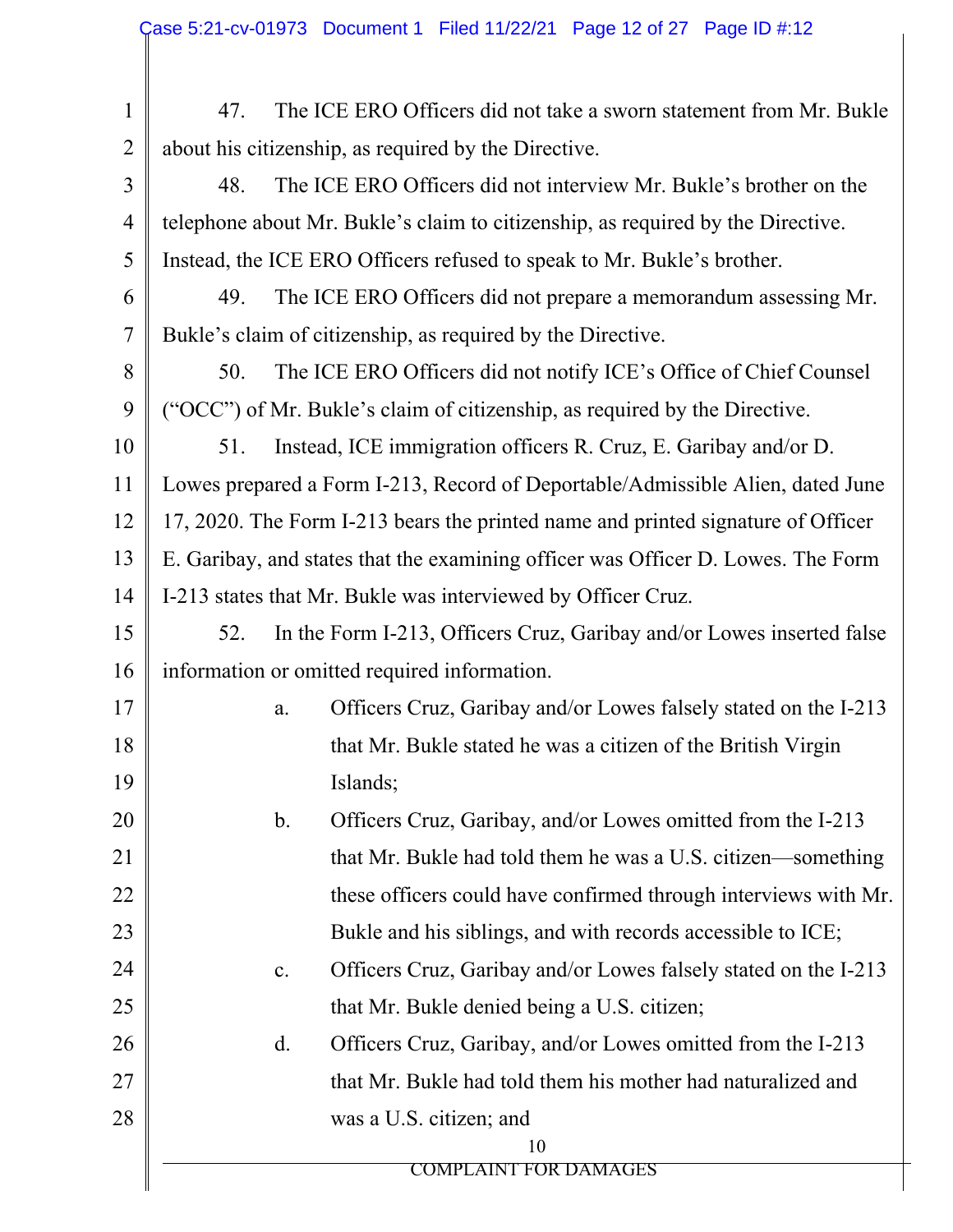e. Officers Cruz, Garibay and/or Lowes falsely stated on the I-213 that Mr. Bukle claimed that his mother was a lawful permanent resident. Mr. Bukle made no such statement. 53. The ICE immigration officers further violated the Directive by issuing an administrative arrest warrant for Mr. Bukle on June 17, 2020, signed by Officer Lowes and served by Officer Cruz. The Directive prohibits the arrest of an individual where probative evidence of U.S. citizenship exists. 54. On June 17, 2020, Officer Lowes issued a Notice to Appear charging Mr. Bukle with being a citizen of the British Virgin Islands and being removable from the United States. The Notice to Appear was eventually filed with the immigration court, with the I-213 prepared by Officers Cruz, Garibay and/or Lowes as supporting evidence, commencing removal proceedings.

13 14 15 16 17 18 55. On June 17, 2020, Officer Lowes issued a Form I-286 Notice of Custody Determination, informing Mr. Bukle that he would be detained by ICE pending a decision in his removal proceedings. The contents of the Form I-286 were read to Mr. Bukle by Officer Cruz. The ICE immigration officers' decision to detain Mr. Bukle pending removal proceedings violated the Directive, which requires immediate release where there is probative evidence of U.S. citizenship.

19

20

1

2

3

4

5

6

7

8

9

10

11

12

# **D. Mr. Bukle Was Subjected To Unlawful Detention and Removal Proceedings**

21 22 23 24 25 26 27 56. On June 17, 2020, Mr. Bukle was taken from the ICE Field Office to the Mesa Verde Detention Facility, an ICE detention facility operated by the GEO Group—essentially an immigration jail. Shortly after he arrived, Mr. Bukle spoke with a purported therapist and again asserted that he was a U.S. citizen. She told him that he would have to speak to an immigration officer about his claim. The therapist also urged Mr. Bukle to sign paperwork to agree to deportation. She claimed that, if Mr. Bukle agreed to deportation, he would be able to see his son.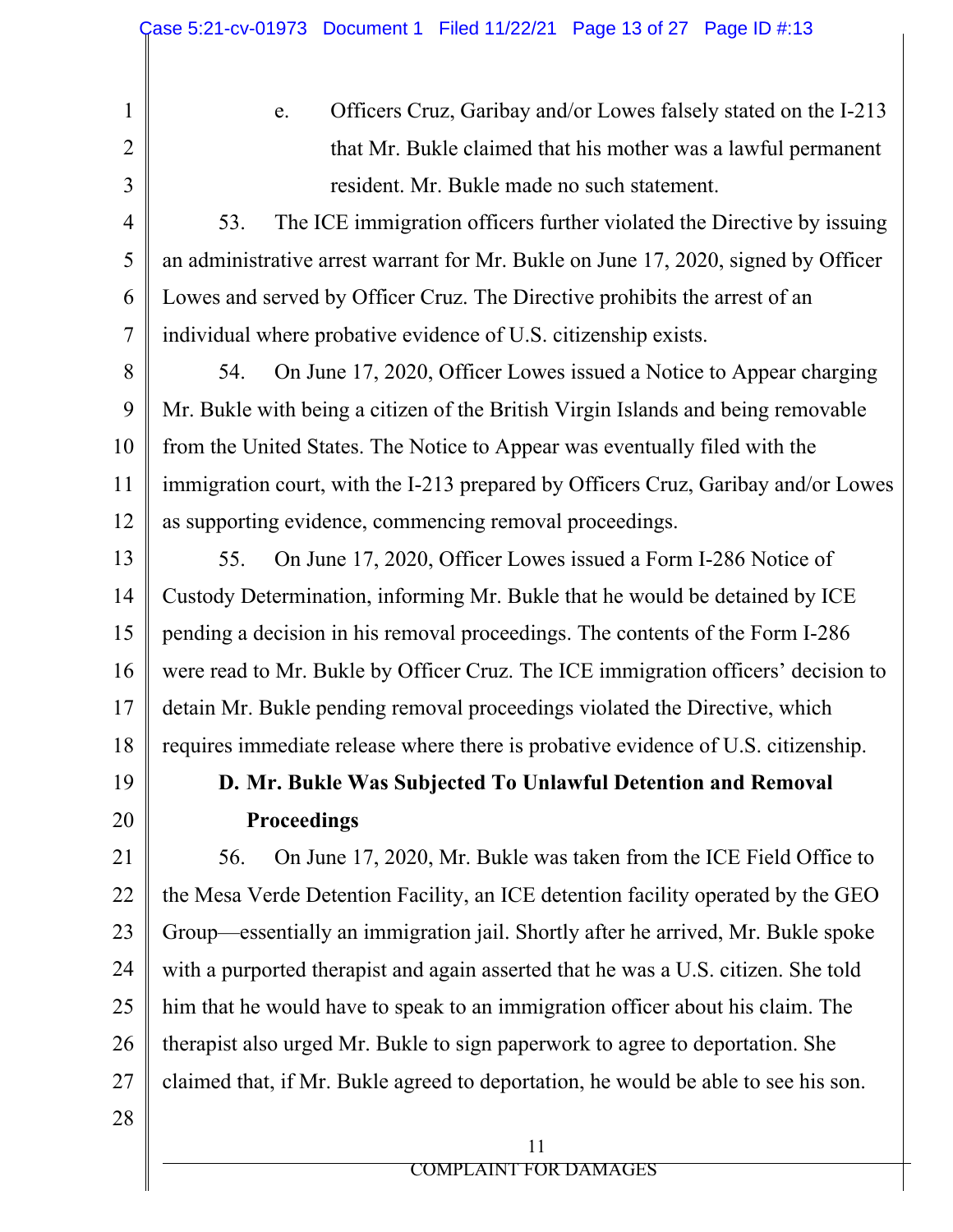4

5

6

- 1 2 3 57. While he was detained, Mr. Bukle repeatedly asked various guards at the immigration jail to speak with an immigration officer. They all told him that he needed to wait until an immigration officer arrived at the facility.
	- 58. While he was detained, Mr. Bukle repeatedly told various guards and other individuals working at the immigration jail that he was a U.S. citizen. None of the individuals who heard Mr. Bukle's claim of citizenship took any actions to secure Mr. Bukle's release from detention or otherwise investigate his claim.
- 8 9 10 11 12 59. On June 30, 2020, Mr. Bukle appeared by videoconference at the North Los Angeles Immigration Court in front of Immigration Judge ("IJ") Aina. Mr. Bukle asked for more time to find an attorney, which IJ Aina granted. IJ Aina did not read any allegations from the Notice to Appear, nor did he take pleadings from Mr. Bukle. Mr. Bukle did not concede alienage or deportability.
- 13 14 15 16 17 60. On July 14, 2020, Maddie Boyd, an immigration attorney from the San Francisco Public Defender's Office, sent a fax to ICE immigration officers stating that Mr. Bukle derived citizenship from his parents at the time of their naturalization. Ms. Boyd requested that the immigration officers check the naturalization status of Mr. Bukle's parents.
- 18 19 20 21 22 23 24 25 26 27 28 61. On July 21, 2020, Susan Beaty, an immigration attorney from Centro Legal de la Raza, communicated with the North Los Angeles Immigration Court, ICE ERO, and ICE's Office of Chief Counsel to notify ICE and its immigration officers once more of Mr. Bukle's U.S. citizenship. In these communications, Beaty requested an investigation pursuant to the Directive. Beaty also enclosed Mr. Bukle's father's naturalization certificate and his siblings' certificates of citizenship—records and information that had always been accessible to ICE. 62. In response to Beaty's communications, ICE's Office of Chief Counsel ("OCC") performed an electronic search that readily located a United States passport number for Mr. Bukle's mother. On information and belief, the ICE ERO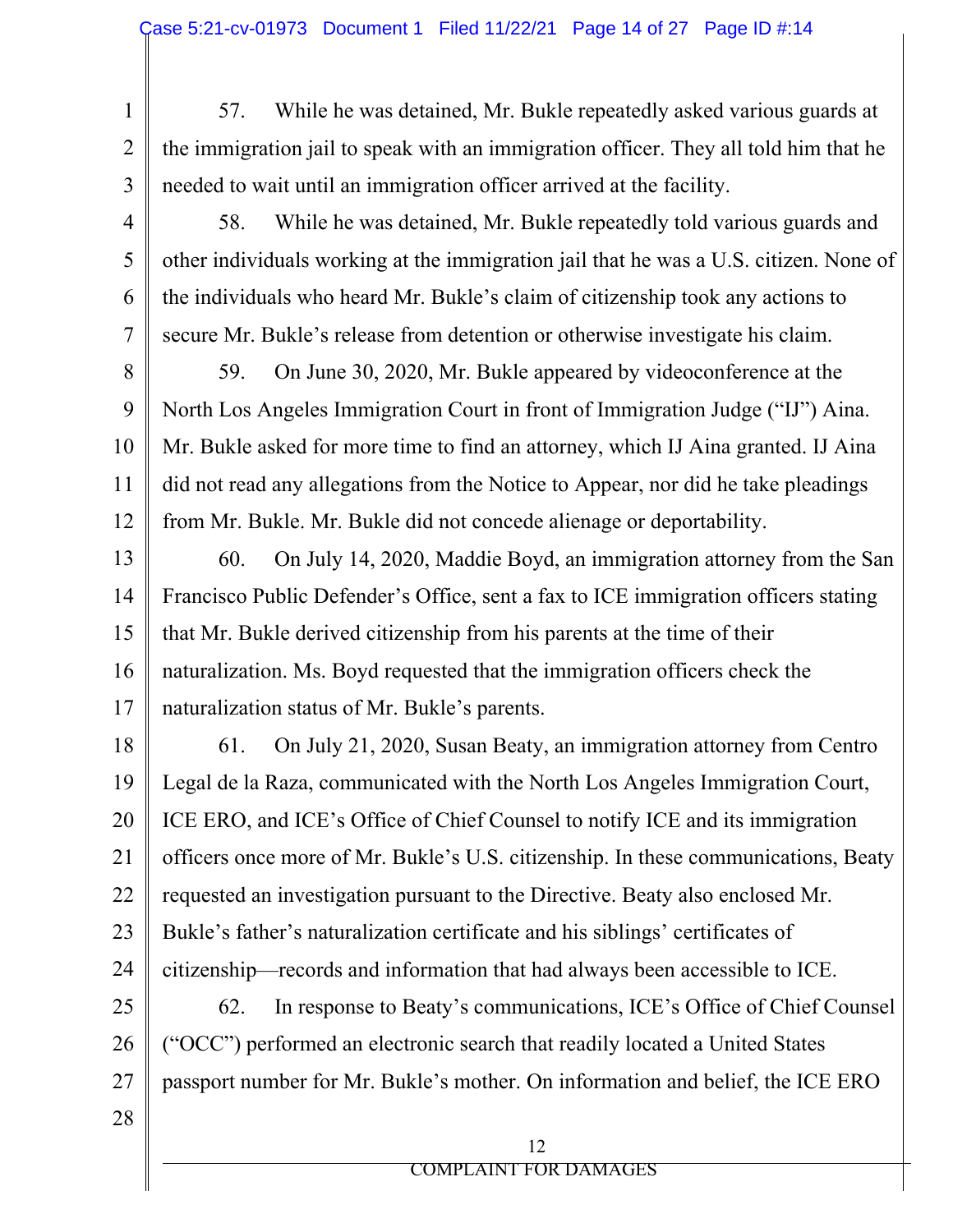1 2 Officers had access to the same sources of information as OCC, including but not limited to CCD (a State Department database of U.S. passport holders).

3 4 5 6 7 63. Had the ICE ERO Officers followed the Directive, at the very least, they would have contacted OCC within one business day of speaking with Mr. Bukle on June 17, 2020, and OCC would have been able to confirm Mr. Bukle's U.S. citizenship at that time, avoiding any further unlawful detention of a U.S. citizen by ICE.

8 9 64. On July 22, 2020, Mr. Bukle was taken to an ICE Field Office and released.

10 11 12 13 14 65. On July 23, 2020, at a master calendar hearing in immigration court, IJ Aina terminated Mr. Bukle's removal proceedings. In terminating proceedings, IJ Aina relied on an admission during the hearing by an attorney representing ICE that Mr. Bukle was a U.S. citizen and the letter from Beaty stating that Mr. Bukle was a U.S. citizen.

15 16 17 18 66. Only on July 23, 2020, did the ICE ERO Officers take a sworn statement from Mr. Bukle's brother about their parents' naturalization—even though Mr. Bukle's brother had requested the opportunity to speak with ICE ERO Officers over a month before on June 17, 2020.

- 19
- 20

21

# **E. Mr. Bukle Suffered and Continues To Suffer From Physical, Mental, and Emotional Pain As A Result of His Unlawful Arrest and Detention By ICE**

22 23 24 25 67. During Mr. Bukle's 36-day detention at Mesa Verde, an outbreak of COVID-19 in the facility caused dozens of detained people and staff to contract the virus and become seriously ill. He felt deeply anxious and constantly worried for his health, especially because of his advanced age.

26 27 68. While detained, Mr. Bukle suffered from food poisoning and diarrhea, forcing him to miss an immigration court date.

28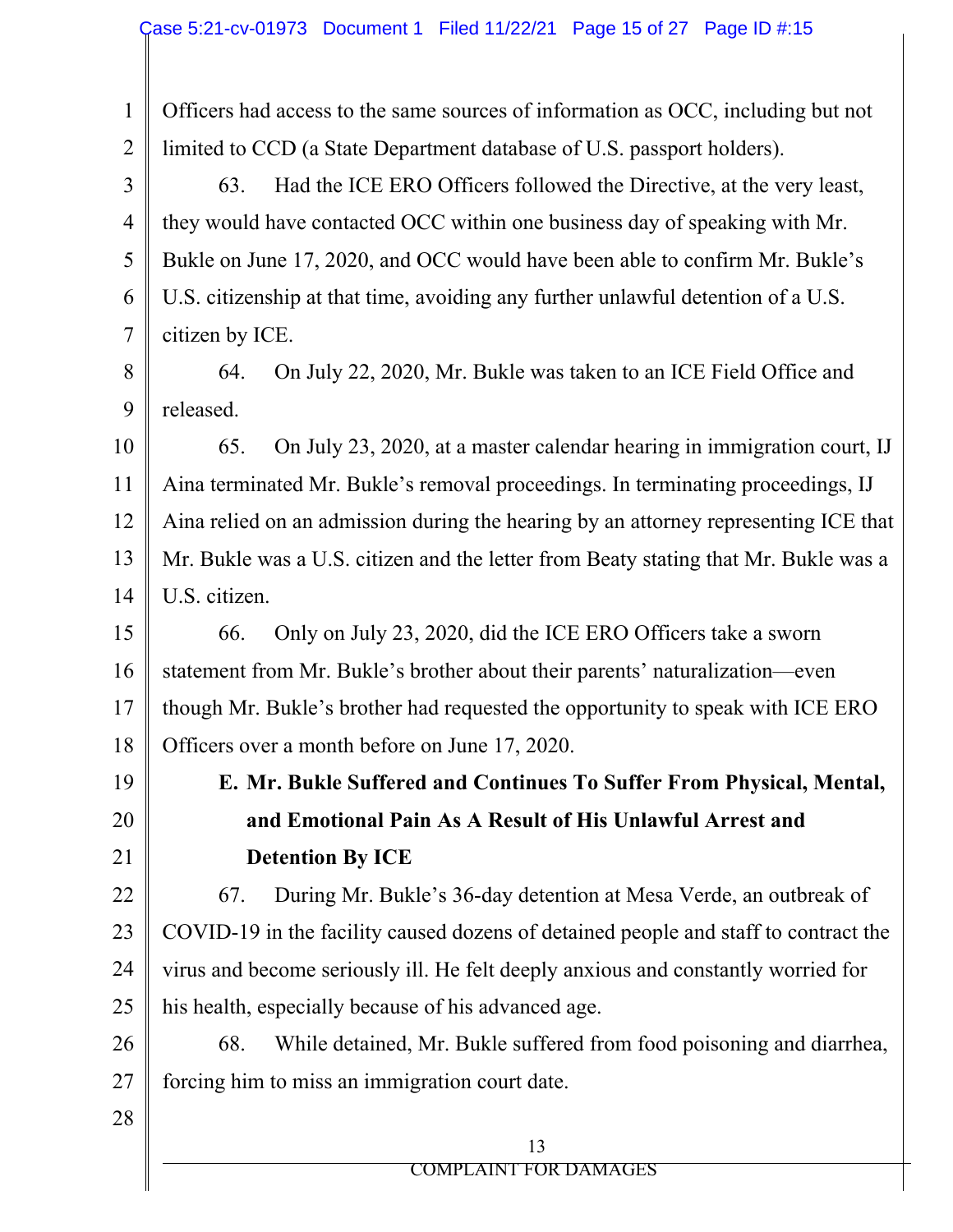1

7

2 3 4 5 6 69. In addition to concerns about his physical safety, Mr. Bukle suffered immense mental and emotional harm as a result of his unlawful detention. Each day, he contemplated the thought of being permanently separated from his family and deported to a country he did not know. This fear was exacerbated by a therapist and GEO employees at Mesa Verde, all contracted by ICE for purposes of operating the immigration jail, who often urged Mr. Bukle to sign the deportation papers and leave his young son behind in the U.S.

8 9 10 11 70. Mr. Bukle repeatedly and regularly asserted that he was a U.S. citizen to CDCR officers, G4S employees, ICE officers, and GEO employees for over a year from the time that he was informed that an ICE hold had been placed on him until his final days in ICE detention.

12 13 14 15 16 71. Mr. Bukle felt a complete loss of control over his life and the events that were unfolding. He was angry, hurt, and wondered how he could end up at risk of being deported though he was a citizen. He feared the loss of his life in the United States, and felt embarrassed, rejected, disrespected, and disbelieved by everyone around him.

17 18 19 72. The cumulative impact of being wrongfully imprisoned, dismissed, disbelieved, and belittled by ICE and G4S employees has been profound and has continued long after Mr. Bukle's release.

20 21 22 23 24 25 26 27 28 73. Over a year later, Mr. Bukle continues to feel disgusted, severely depressed, and anxious. Mr. Bukle suffers from nightmares about his neardeportation and has difficulty sleeping. He has flashbacks about the days leading up to his arrest and transfer to ICE and his time in immigration jail, in which he remembers the feelings of being disrespected and ignored. He feels confused about why he was arrested even though he is a citizen, and anxious about being arrested or detained by ICE in the future. Mr. Bukle feels that his citizenship can be revoked at any time, creating long periods of depression. He has sought treatment from a professional therapist, whom he visits regularly.

14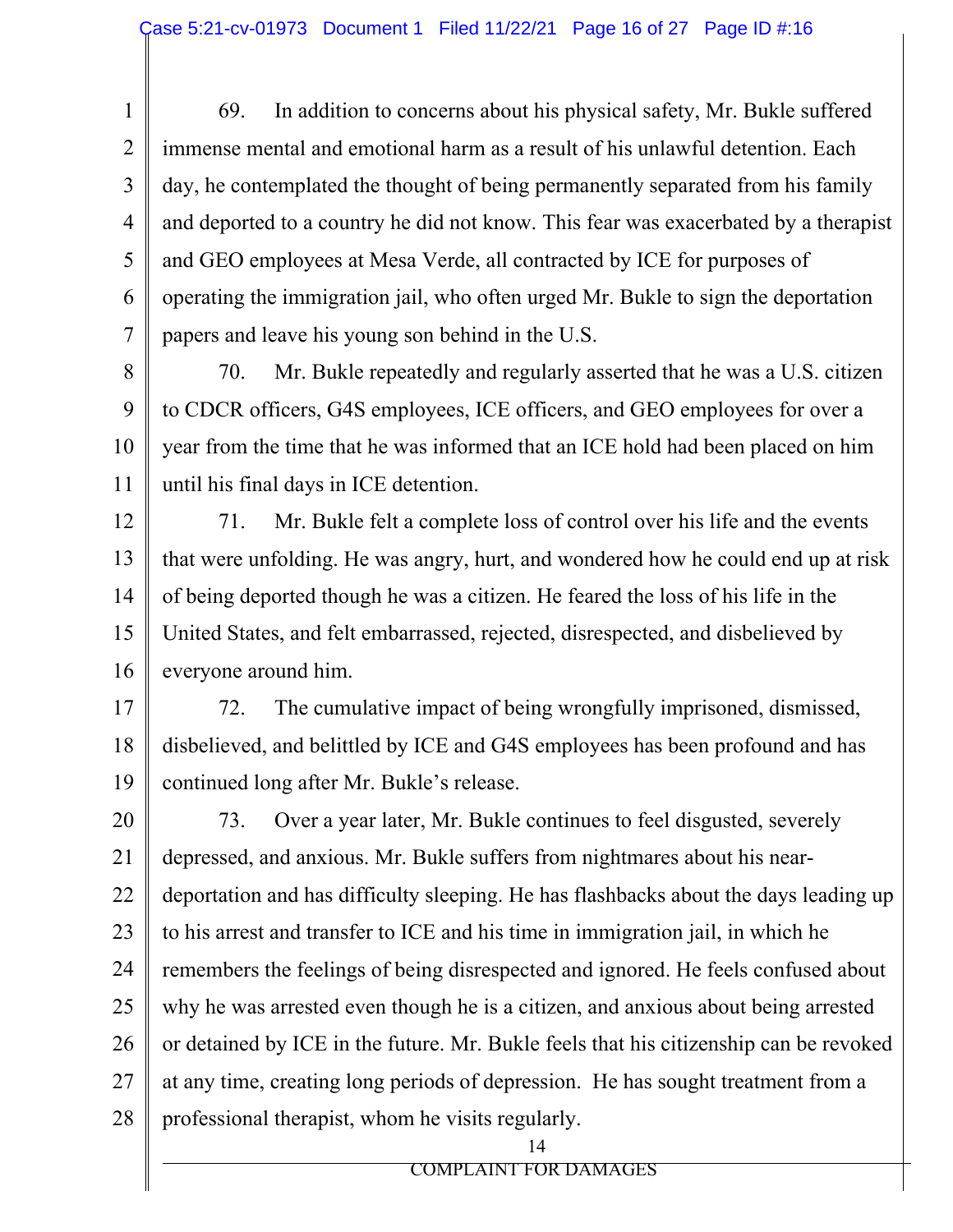# F. **Biometrics-Based Database Detainers Lack Probable Cause of Removability**

74. ICE relies on close collaboration with CDCR to effectuate arrests of individuals who have served their sentences and are being released from state prisons.

6 7 8 9 10 75. To request collaboration, ICE issues immigration detainers using Form I-247A to federal, state, and local law enforcement agencies. An immigration detainer requests that the receiving agency detain individuals up to 48 hours beyond the time they would otherwise be released from custody, in order to allow ICE to take custody.

11 12 13 14 15 76. Immigration detainers are forms containing blank lines, blank boxes, and check boxes. They were developed by DHS and are prepared and signed by immigration officers employed by ICE. No judge or neutral official reviews ICE's probable cause determination prior to or any time after the issuance of an immigration detainer.

16 17 18 19 20 21 22 23 24 25 26 27 77. Form I-247A provides, "DHS has determined that probable cause exists that the subject is a removable alien." It lists four possible justifications for this determination, one or more of which an immigration officer must check off: (1) "A final order of removal against the alien;" (2) "The pendency of ongoing removal proceedings against the alien;" (3) "Biometric confirmation of the alien's identity and a records check of federal databases that affirmatively indicate, by themselves or in addition to other reliable information, that the alien either lacks immigration status or notwithstanding such status is removable under U.S. immigration law;" and (4) "Statements made by the alien to an immigration officer and/or other reliable evidence that affirmatively indicate the alien either lacks immigration status or notwithstanding such status is removable under U.S. immigration law."

28

1

2

3

4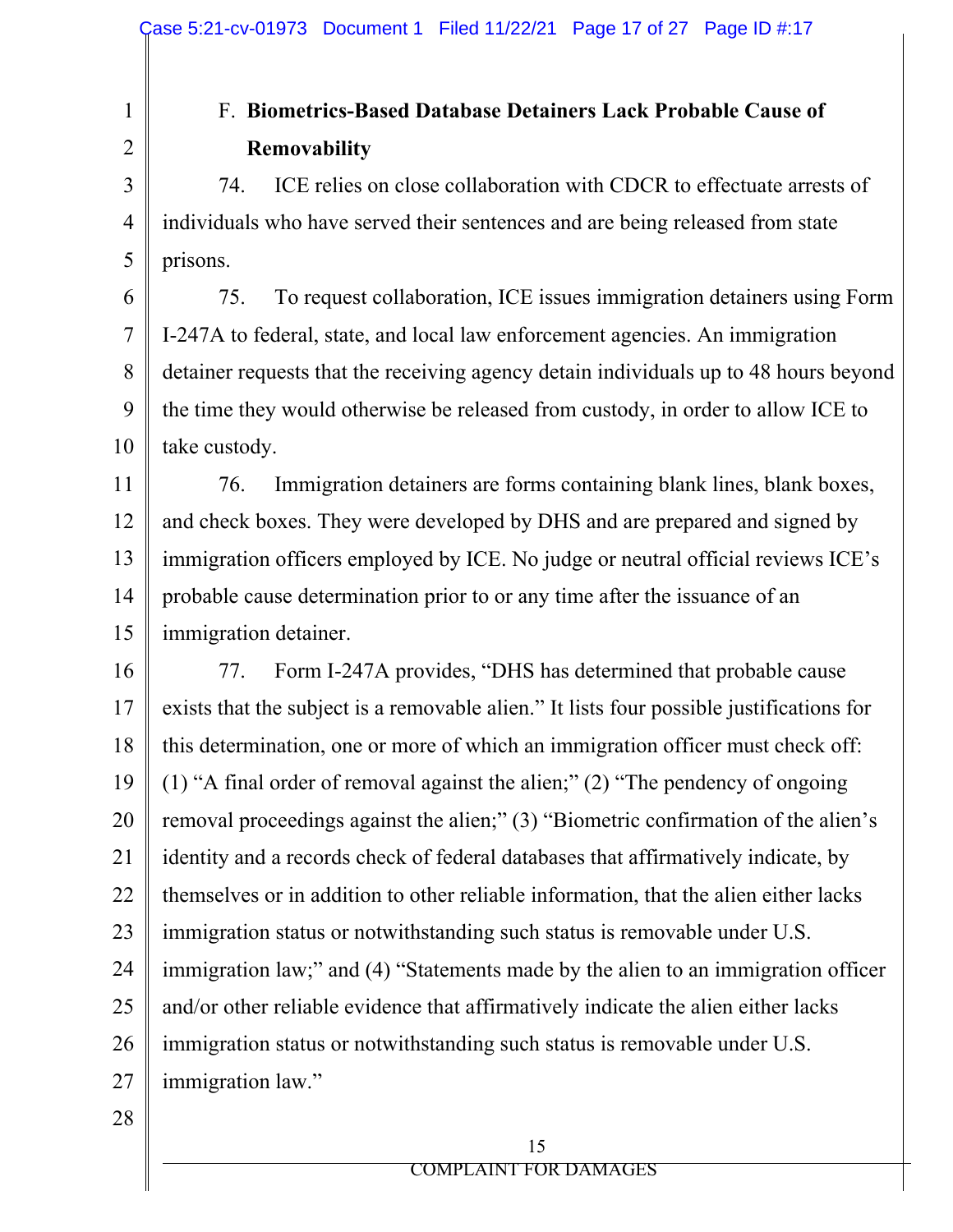1 2 3 4 5 78. Detainers which have only the third box checked are known as "biometrics-based database detainers." When ICE immigration officers issue biometrics-based database detainers, they do not possess probable cause of an individual's removability notwithstanding the text on the detainer asserting the existence of probable cause.

6

7

8

9

79. The databases ICE uses to issue biometric-based database detainers, and used to issue Mr. Bukle's detainer, are unreliable sources of information about U.S. citizenship and immigration status and cannot support a finding of probable cause on their own.

10 11 12 13 80. Establishing probable cause that an individual is subject to removal requires ICE to determine, *first*, whether the individual is a U.S. citizen; *second*, if not, what is their current immigration status; and *third*, are they removable because of or in spite of their current status.

14 15 81. There are no circumstances where database information alone is reliable enough for probable cause that an individual is *not* a U.S. citizen.

16 17 18 19 20 21 22 23 24 82. The databases on which ICE relies to make probable cause determinations to support biometrics-based database detainers provide static, often outdated information about dynamic facts. A person's immigration status may change multiple times throughout a lifetime. The databases often fail to record a change in a person's immigration status when it occurs. As a result, a person's citizenship or immigration status at some fixed point in the past is *not* a reliable indicator of their current citizenship or immigration status. None of the databases on which ICE depends necessarily reflect a person's immigration status at the time a detainer is, or will be, issued.

25 26 27 28 16 83. The databases on which ICE relies lack historical records, frequently contain incomplete data and significant errors, and miss crucial pieces of information necessary for making probable cause determinations. For instance, they frequently lack naturalization data prior to the mid-1990s. Government studies have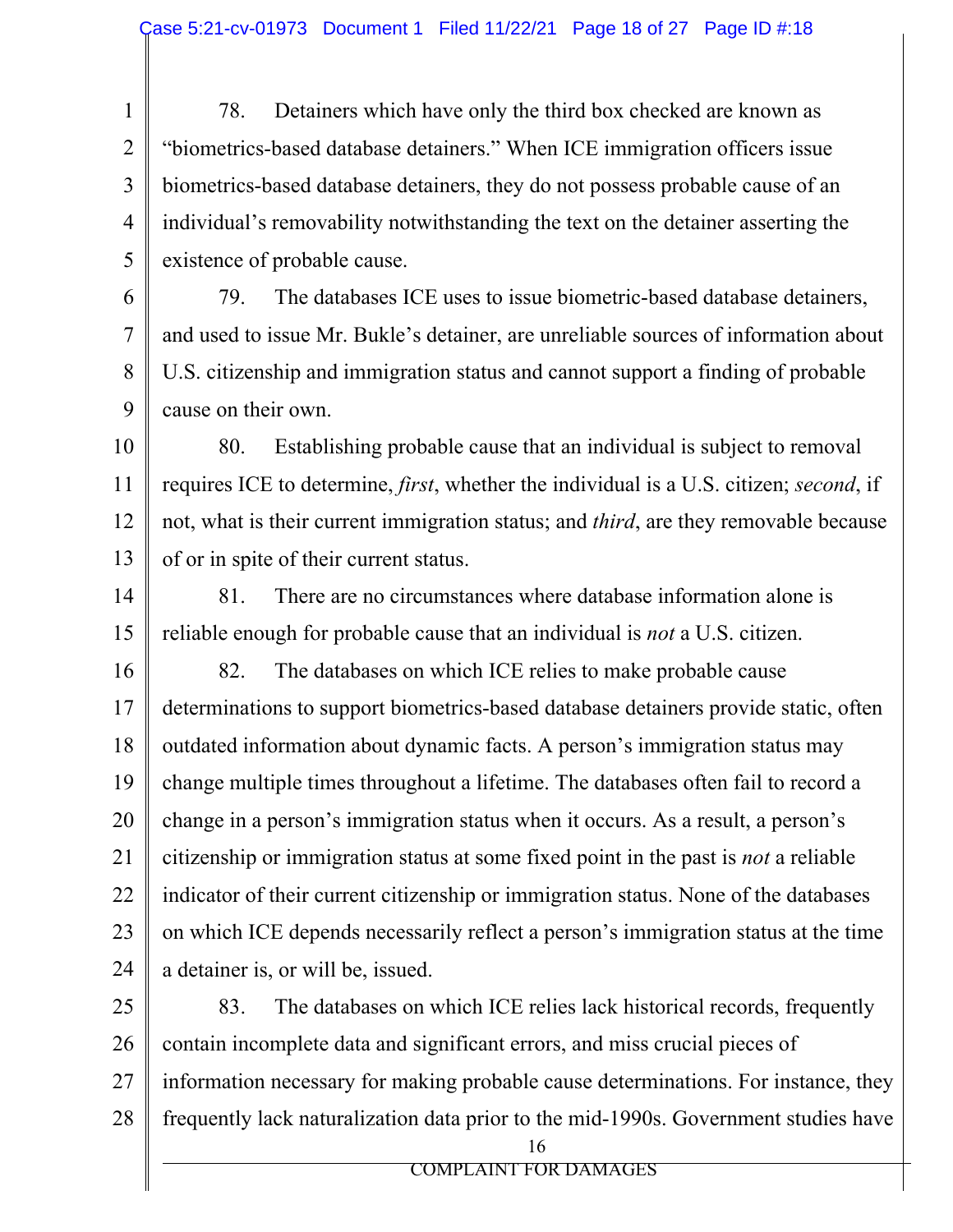1 2 3 4 5 6 7 8 9 10 11 12 13 14 15 16 17 18 19 20 21 22 23 24 25 demonstrated that the databases on which ICE relies frequently contain misspelled names, incorrect name order, incorrect nationality, incorrect class of admission, and other inaccurate information. 84. On information and belief, at the time that Mr. Bukle's biometricsbased database detainer was issued in March 2019, ICE relied on the following databases when issuing the detainer: CIS, CLAIMS 3, CLAIMS 4. These databases taken together are unreliable sources for probable cause that a person is a noncitizen. 85. There is no database of foreign-born U.S. citizens who derived their U.S. citizenship. 86. ICE's database searches are particularly ill-equipped to identify derivative citizens like Mr. Bukle, *i.e.*, individuals who automatically became citizens by operation of law when one or both parents naturalized. 87. The databases on which ICE relied—CIS, CLAIMS 3, CLAIMS4 almost always wrongly identify derivative citizens as lawful permanent residents. 88. The CIS database, for example, contains a "class of admission" field that purports to report a person's immigration status. As a general matter, the class of admission field has a 30% error rate according to government studies by the DHS Office of the Inspector General and the Government Accountability Office. But the error rate for derivative citizens is significantly higher. CIS never updates the class of admission field when a child derives citizenship, unless the child applied for a certificate of citizenship after 2013 when the databases began to record them. Only a small percentage of derivative citizens ever apply for certificates of citizenship because of the cost and delays associated with the process. As a result, unless an individual obtained a certificate of citizenship after

26 27 2013, derivative citizens appear as lawful permanent residents in the CIS database in perpetuity.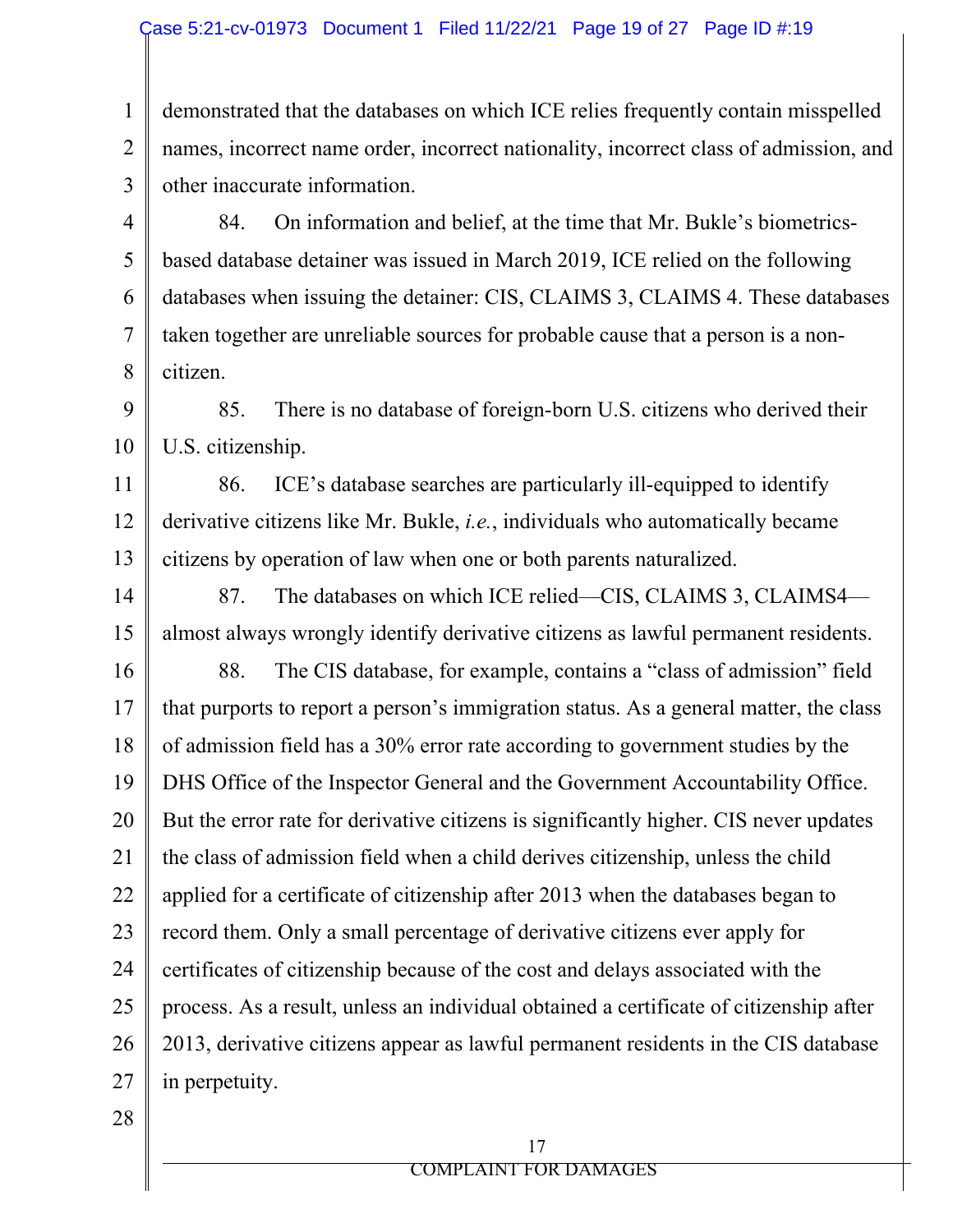1 2 3 4 89. The CLAIMS 3 database records applications for lawful permanent residence, but does not update when a lawful permanent resident derives citizenship. As a result, CLAIMS 3 never contains accurate information about the citizenship status of derivative citizens.

5 6

7

8

90. The CLAIMS 4 database contains information about derivative citizens only if they applied for certificates of citizenship after 2013, which most derivative citizens do not. As a result, CLAIMS 4 usually contains no information about derivative citizens.

9 10 11 12 91. Upon information and belief, ICE issued Mr. Bukle's ICE detainer, arrested Mr. Bukle, and initiated removal proceedings against him based on an incorrect notation in the CIS database reflecting he was a lawful permanent resident, when in fact he became a citizen decades ago.

13 14 15 16 17 18 19 20 21 92. Moreover, none of the databases relied on by ICE contain the citizenship of a person's parents—threshold facts in flagging potential derivative citizenship. The CIS and CLAIMS databases contain only the first names of a person's parents, if they contain the parents' names at all, making it impossible in many cases to determine the parents' citizenship through database searches alone. ICE could not have relied on the absence of naturalization information for Mr. Bukle's mother to conclude that she was not a citizen because CLAIMS contains no information about an individual who naturalized before 2004, and CIS contains only limited historical information before 1985.

22 23 93. Generally, derivative citizenship cannot be detected or investigated without an interview.

24 25 26 94. The Department of Homeland Security has acknowledged the unreliability of the CIS database and admonished agencies not to rely on it for probable cause determinations.

27 28 18 95. Errors in and missing information from the databases on which ICE relies have caused the arrests of U.S. citizens and lawfully present noncitizens alike.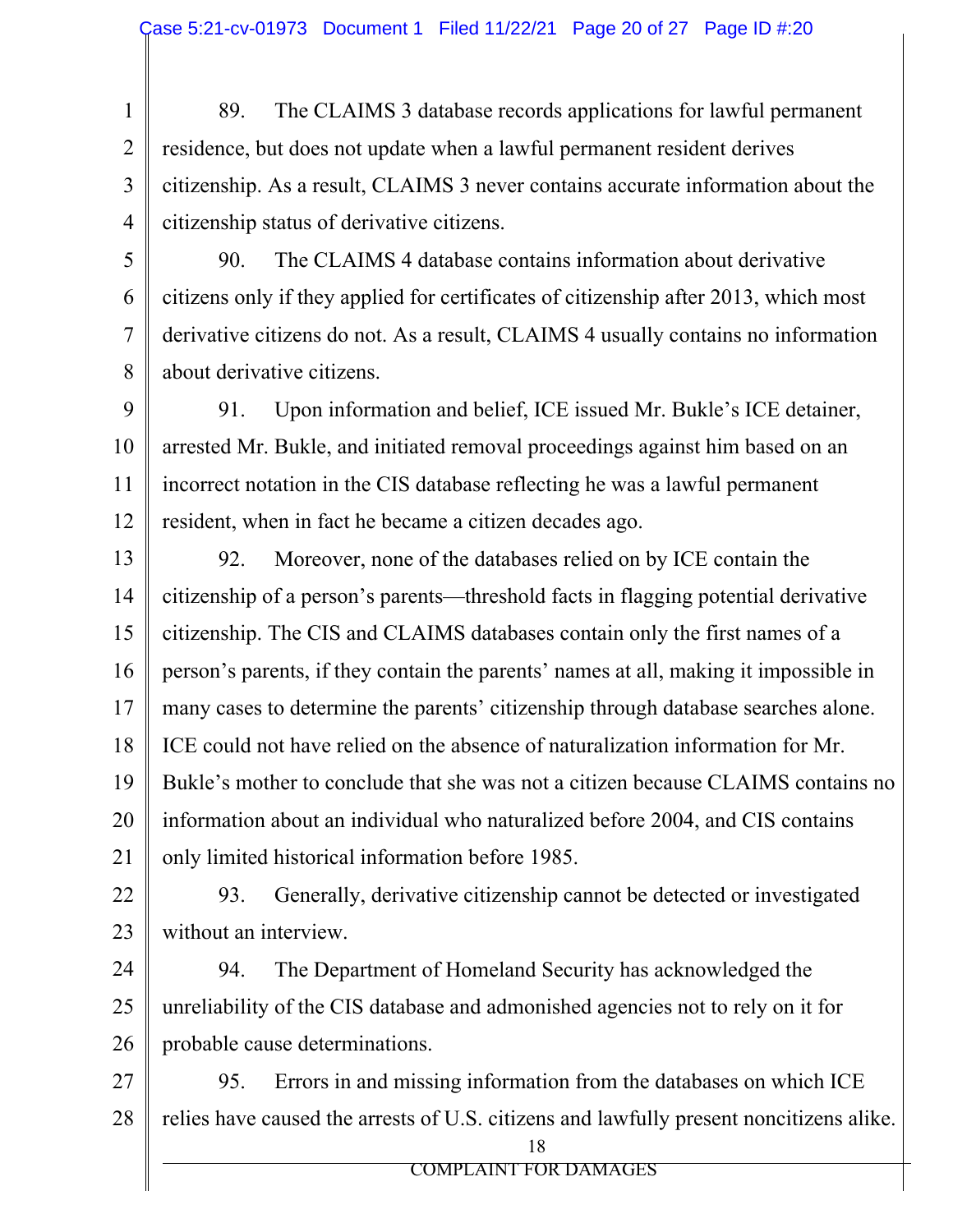| $\mathbf{1}$   | Multiple other more reliable source of information exist to ascertain an<br>96.        |  |  |  |  |
|----------------|----------------------------------------------------------------------------------------|--|--|--|--|
| $\overline{2}$ | individual's immigration or citizenship status, including by interviewing              |  |  |  |  |
| 3              | individuals and their families.                                                        |  |  |  |  |
| $\overline{4}$ | <b>CLAIMS FOR RELIEF</b>                                                               |  |  |  |  |
| 5              | <b>COUNT ONE</b>                                                                       |  |  |  |  |
| 6              | <b>Federal Tort Claims Act</b>                                                         |  |  |  |  |
| 7              | <b>False Arrest/False Imprisonment</b>                                                 |  |  |  |  |
| 8              | The foregoing allegations are realleged and incorporated herein.<br>97.                |  |  |  |  |
| 9              | Defendant United States, through the actions and omissions of the ICE<br>98.           |  |  |  |  |
| 10             | ERO Officers described above, inflicted personal injury on Mr. Bukle by subjecting     |  |  |  |  |
| 11             | him to false arrest and imprisonment.                                                  |  |  |  |  |
| 12             | The ICE ERO Officers intentionally caused Mr. Bukle to be arrested.<br>99.             |  |  |  |  |
| 13             | The ICE ERO Officers lacked lawful privilege to arrest or detain Mr.<br>100.           |  |  |  |  |
| 14             | Bukle because Mr. Bukle is, and was at all relevant times, a U.S. citizen.             |  |  |  |  |
| 15             | There was no lawful privilege for Mr. Bukle's arrest at the prison.<br>101.            |  |  |  |  |
| 16             | 102.<br>The ICE ERO Officers did not have legal justification or probable              |  |  |  |  |
| 17             | cause to believe Mr. Bukle was a noncitizen subject to removal from the United         |  |  |  |  |
| 18             | States when they directed G4S employees to effectuate his arrest.                      |  |  |  |  |
| 19             | 103. The ICE ERO Officers knowingly relied upon faulty databases when                  |  |  |  |  |
| 20             | they issued a detainer for Mr. Bukle and subsequently directed G4S to effectuate       |  |  |  |  |
| 21             | his arrest on the basis of that detainer. In any event, on information and belief, the |  |  |  |  |
| 22             | ICE ERO officers knew that they could not rely on the databases because the            |  |  |  |  |
| 23             | databases fail to identify derivative U.S. citizens as such in the vast majority of    |  |  |  |  |
| 24             | cases.                                                                                 |  |  |  |  |
| 25             | 104. Mr. Bukle's arrest upon being released by CDCR lacked lawful                      |  |  |  |  |
| 26             | privilege because he was arrested by employees of G4S, who are private contrators,     |  |  |  |  |
| 27             | not immigration officers.                                                              |  |  |  |  |
| 28             |                                                                                        |  |  |  |  |
|                | 19                                                                                     |  |  |  |  |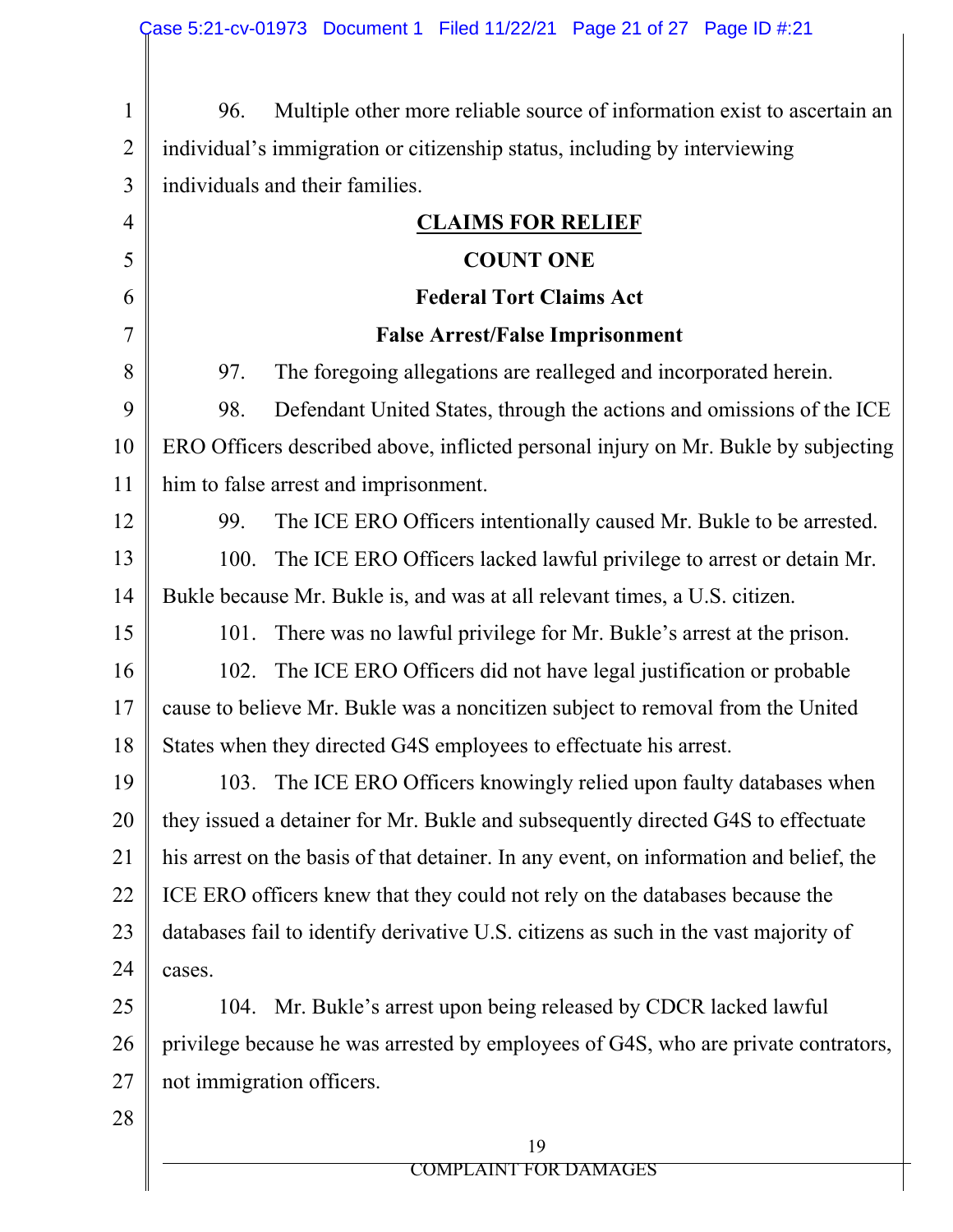1 2 3 4 5 6 7 8 9 10 11 12 13 14 15 16 17 18 19 20 21 22 23 24 25 26 27 28 20 COMPLAINT FOR DAMAGES 105. There was no lawful privilege for Mr. Bukle's detention by ICE after Mr. Bukle encountered the ICE ERO Officers at the ICE Field Office. The ICE ERO Officers did not have legal justification or probable cause to believe Mr. Bukle was a noncitizen subject to removal from the United States. 106. Even assuming ICE databases could ever be sufficiently reliable to make a probable cause determination, the ICE ERO Officers did not have legal justification or probable cause to arrest and detain Mr. Bukle after being presented with his claim to citizenship; Mr. Bukle's brother's assertion that Mr. Bukle was a citizen, and substantial and probative evidence of Mr. Bukle's citizenship because of his parents' and siblings' biographical and citizenship information. 107. Mr. Bukle did not freely and voluntarily consent to his imprisonment. 108. Mr. Bukle was confined as a result of the ICE ERO Officers' actions. 109. The ICE ERO Officers' conduct proximately caused Mr. Bukle actual harm. 110. The ICE ERO Officers were, at all times relevant, federal law enforcement officers and employees of ICE and Defendant United States, for whose actions Defendant United States can be held liable. *See* 28 U.S.C. § 2680(h). **COUNT TWO Federal Tort Claims Act Malicious Prosecution**  111. The foregoing allegations are realleged and incorporated herein. 112. As described above, the ICE ERO Officers prepared and entered false information on Mr. Bukle's Form I-213, omitted material information from Mr. Bukle's Form I-213, were aware that inserting the false information and omitting material information was necessary to create the fiction of probable cause of removability; were aware that the false statements and misleading omissions would prolong Mr. Bukle's unlawful detention and result in him being placed in removal proceedings; were aware that the false statements would serve as the factual and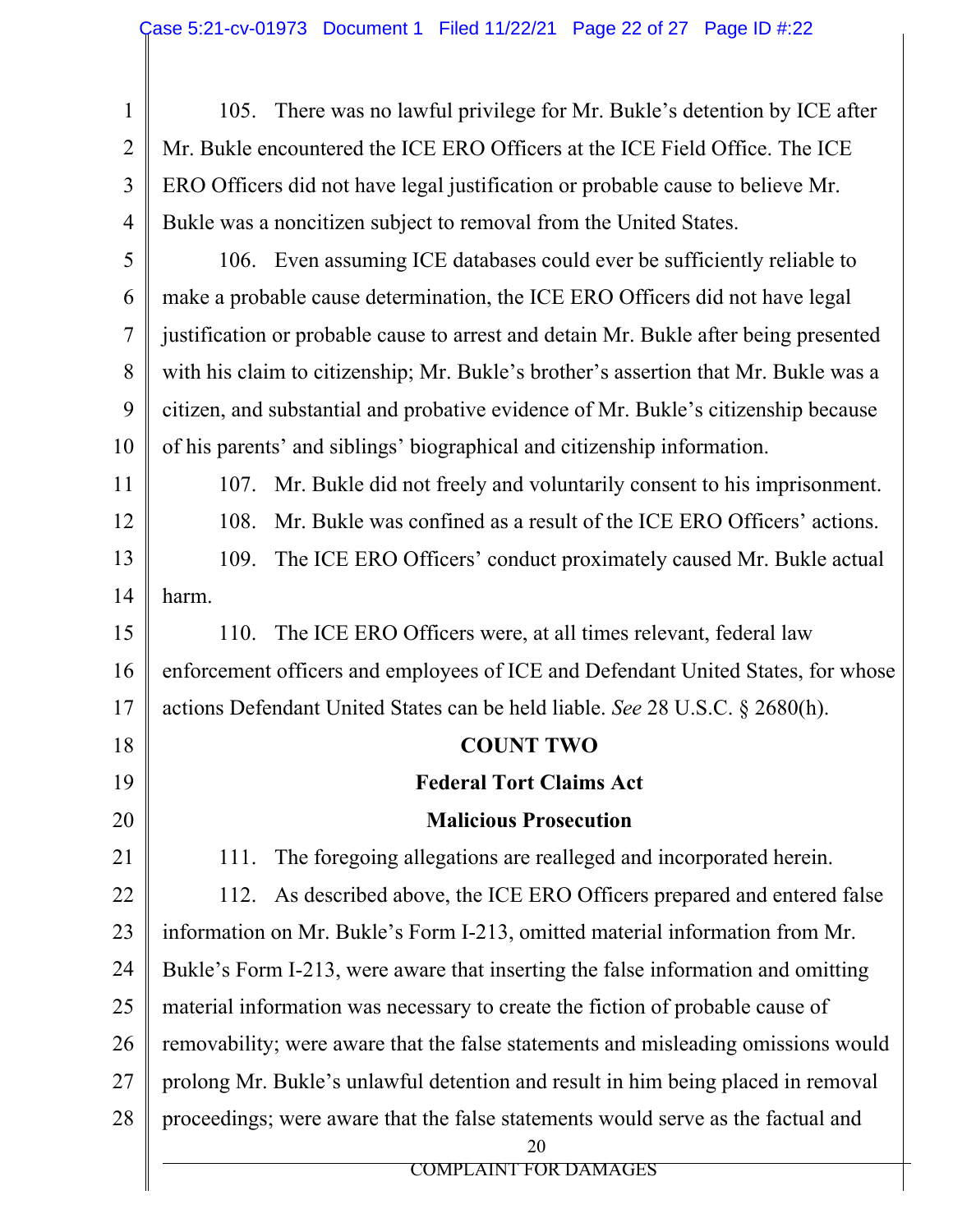| $\mathbf{1}$   | legal basis of a Notice to Appear initiating removal proceedings against Mr. Bukle. |  |  |  |
|----------------|-------------------------------------------------------------------------------------|--|--|--|
| $\overline{2}$ | The ICE ERO Officers were actively involved in bringing civil removal               |  |  |  |
| 3              | proceedings against Mr. Bukle.                                                      |  |  |  |
| $\overline{4}$ | 113. Mr. Bukle's civil removal proceedings were terminated in his favor.            |  |  |  |
| 5              | 114. The ICE ERO Officers lacked probable cause to initiate civil removal           |  |  |  |
| 6              | proceedings against Mr. Bukle, or to arrest and detain him.                         |  |  |  |
| 7              | 115. The ICE ERO Officers acted with malice in initiating civil removal             |  |  |  |
| 8              | proceedings against Mr. Bukle, including by refusing to speak to his brother,       |  |  |  |
| 9              | humiliating and belittling Mr. Bukle, falsifying records, omitting material         |  |  |  |
| 10             | information from records, and refusing to follow the Directive.                     |  |  |  |
| 11             | The ICE ERO Officers' conduct proximately caused Mr. Bukle actual<br>116.           |  |  |  |
| 12             | harm.                                                                               |  |  |  |
| 13             | <b>COUNT THREE</b>                                                                  |  |  |  |
| 14             | <b>Federal Tort Claims Act</b>                                                      |  |  |  |
| 15             | <b>Intentional Infliction of Emotional Distress</b>                                 |  |  |  |
| 16             | The foregoing allegations are realleged and incorporated herein.<br>117.            |  |  |  |
| 17             | Despite Mr. Bukle's constant assertions and offers of proof that he is a<br>118.    |  |  |  |
| 18             | U.S. citizen, Defendant United States, through the ICE ERO Officers, intentionally  |  |  |  |
| 19             | took him into federal custody and maintained him in federal custody, without        |  |  |  |
| 20             | probable cause.                                                                     |  |  |  |
| 21             | 119. The ICE ERO Officers denigrated, threatened, and belittled Mr. Bukle           |  |  |  |
| 22             | as he objected to his treatment.                                                    |  |  |  |
| 23             | 120. As a result of the ICE ERO Officers' actions, Mr. Bukle was detained           |  |  |  |
| 24             | for 36 days by ICE. He suffered severe fear and anxiety while in immigration        |  |  |  |
| 25             | detention because of an outbreak of COVID-19 that infected dozens of people         |  |  |  |
| 26             | during June and July 2020.                                                          |  |  |  |
| 27             | These actions, carried out by agents in a relation or position of power<br>121.     |  |  |  |
| 28             | with respect to Mr. Bukle, were outrageous.                                         |  |  |  |
|                | 21<br><b>COMPLAINT FOR DAMAGES</b>                                                  |  |  |  |
|                |                                                                                     |  |  |  |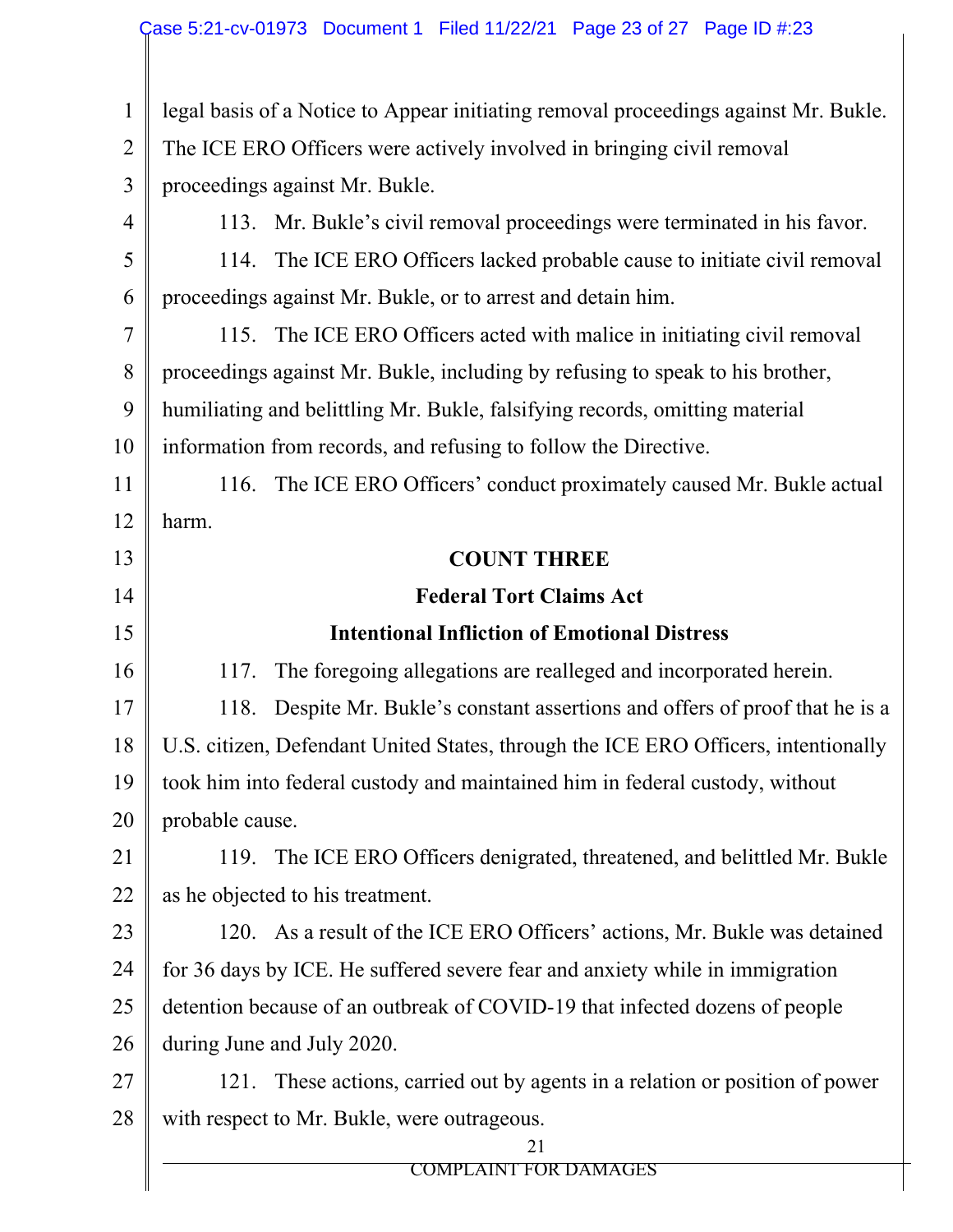| $\mathbf{1}$   | 122. Defendant United States, through the ICE ERO Officers, intended to            |  |  |  |
|----------------|------------------------------------------------------------------------------------|--|--|--|
| $\overline{2}$ | cause Mr. Bukle's emotional distress, or acted with reckless disregard of the      |  |  |  |
| 3              | possibility that Mr. Bukle would suffer emotional distress. Defendant's conduct    |  |  |  |
| $\overline{4}$ | was designed to cause and naturally caused severe emotional distress, including    |  |  |  |
| 5              | pain, suffering, trauma, worry, anxiety, humiliation, and embarrassment. Mr. Bukle |  |  |  |
| 6              | has had and continues to have physical and emotional symptoms as a result of the   |  |  |  |
| 7              | ICE ERO Officers' conduct.                                                         |  |  |  |
| 8              | <b>COUNT FOUR</b>                                                                  |  |  |  |
| 9              | <b>Federal Tort Claims Act</b>                                                     |  |  |  |
| 10             | <b>Negligence</b>                                                                  |  |  |  |
| 11             | The foregoing allegations are realleged and incorporated herein.<br>123.           |  |  |  |
| 12             | 124. ICE officials have a duty to act with reasonable care and to not subject      |  |  |  |
| 13             | individuals to personal injury during the course of their duties.                  |  |  |  |
| 14             | 125. ICE officials have a duty to not subject individuals to unreasonable          |  |  |  |
| 15             | searches or seizures.                                                              |  |  |  |
| 16             | 126. Defendant United States, through the ICE ERO Officers, breached one           |  |  |  |
| 17             | or more of these duties.                                                           |  |  |  |
| 18             | 127. As set forth above, ICE officials routinely rely on databases that they       |  |  |  |
| 19             | know and admit to be incomplete to authorize and justify the issuance of detainers |  |  |  |
| 20             | and arrests. This causes harm to individuals like Mr. Bukle (including other       |  |  |  |
| 21             | foreign-born U.S. citizens) by depriving them of their liberty without probable    |  |  |  |
| 22             | cause to believe they are removable. On information and belief, the ICE ERO        |  |  |  |
| 23             | Officers' negligent reliance solely on databases known to be flawed caused Mr.     |  |  |  |
| 24             | Bukle's unlawful detention and resulting injuries.                                 |  |  |  |
| 25             | 128. Even assuming ICE databases could ever be sufficiently reliable to            |  |  |  |
| 26             | make a probable cause determination, the ICE ERO Officers were negligent in        |  |  |  |
| 27             | relying on the databases because, on information and belief, the databases fail to |  |  |  |
| 28             | identify derivative U.S. citizens as such in the vast majority of cases.           |  |  |  |
|                | 22<br><b>COMPLAINT FOR DAMAGES</b>                                                 |  |  |  |
|                |                                                                                    |  |  |  |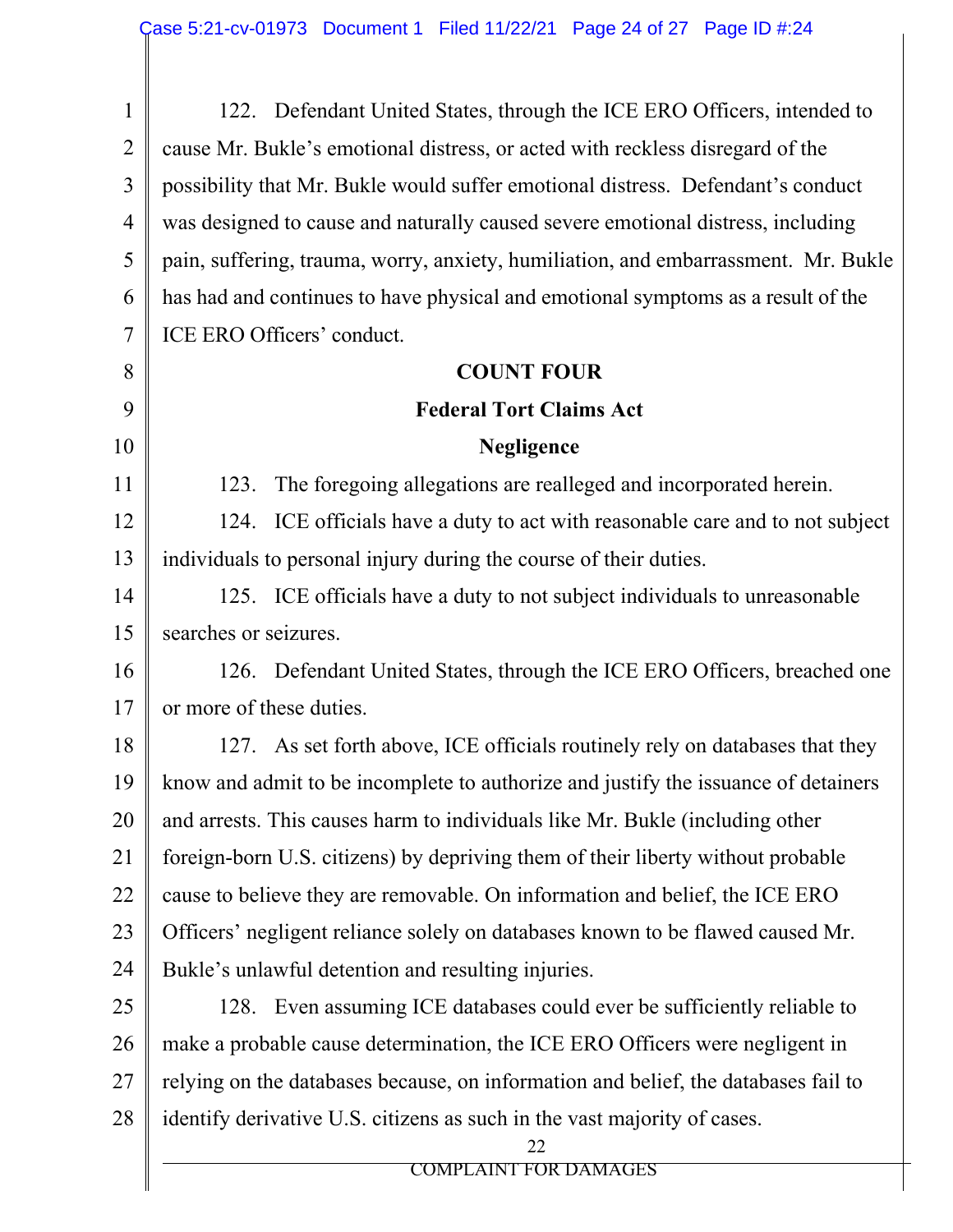1 2 3 4 5 6 7 8 9 10 11 12 13 14 129. Even assuming ICE databases could ever be sufficiently reliable to make a probable cause determination, the ICE ERO Officers were negligent because records readily available to ICE affirmatively demonstrated that Mr. Bukle is a U.S. citizen. 130. Even assuming ICE databases could ever be sufficiently reliable to make a probable cause determination, the ICE ERO Officers were negligent in failing to follow the Directive respecting individuals claiming U.S. citizenship. 131. As set forth above, the ICE ERO Officers were negligent in allowing G4S employees, privator contractors, to arrest Mr. Bukle. 132. As set forth above, the ICE ERO Officers were negligent in prolonging Mr. Bukle's detention upon his transfer from CDCR as no reasonable person could believe that probable cause existed. 133. As a result of the ICE ERO Officers' actions and inactions, Mr. Bukle was harmed.

#### **COUNT FIVE**

15

16

17

## **Federal Tort Claims Act**

### **The Bane Act (Cal. Civ. Code § 52.1(a))**

18 19 20 21 22 23 24 25 26 27 28 134. The foregoing allegations are realleged and incorporated herein. 135. Defendant United States, through the ICE ERO Officers, intentionally caused Mr. Bukle to be detained and detained him acting through G4S employees who lack authority to make civil immigration arrests, and without probable cause to believe he was removable, despite his consistent assertions that he is a U.S. citizen. This unlawful detention was accomplished through coercion, i.e., through Mr. Bukle's forced continuing incarceration. Therefore, Defendant United States, through the ICE ERO Officers, interfered with Mr. Bukle's exercise or enjoyment of his rights secured by the following federal and state laws, including but not limited to: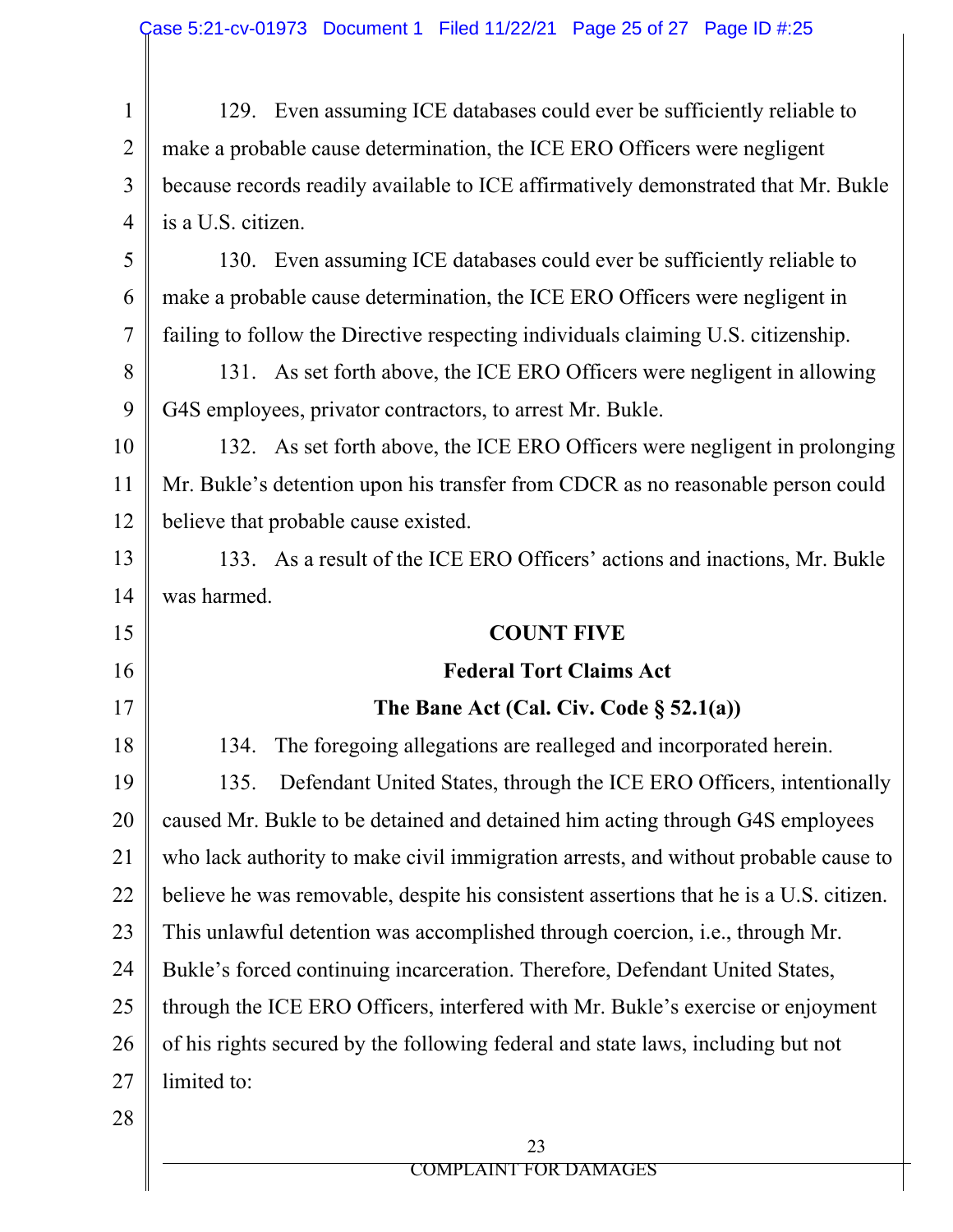| 1              | The right to be secure from unreasonable searches and seizures, as<br>a.           |  |  |  |  |  |
|----------------|------------------------------------------------------------------------------------|--|--|--|--|--|
| $\overline{2}$ | secured by the California Constitution, Article 1, Section 13; and                 |  |  |  |  |  |
| 3              | The requirement under the INA and implementing regulations that<br>$\mathbf{b}$ .  |  |  |  |  |  |
| 4              | civil immigration arrests be made by federal immigration officers and not by       |  |  |  |  |  |
| 5              | employees of private contractors, see 8 U.S.C. §§ 1357(a)(2), (a)(5)(B); 8         |  |  |  |  |  |
| 6              | C.F.R. $\S\S 287.5(c)(1)$ , (e)(3); 287.8(b)(3), (c)(1); 8 C.F.R. § 236.1(b)(1); 8 |  |  |  |  |  |
| 7              | C.F.R. § 1.2 (defining "[i]mmigration officer[s]" as "employees of the             |  |  |  |  |  |
| 8              | Department of Homeland Security").                                                 |  |  |  |  |  |
| 9              | The ICE ERO Officers interfered with the exercise of Mr. Bukle's<br>136.           |  |  |  |  |  |
| 10             | rights through threat, intimidation, or coercion, including by continuing Mr.      |  |  |  |  |  |
| 11             | Bukle's detention, repeatedly dismissing Mr. Bukle's claims to U.S. citizenship,   |  |  |  |  |  |
| 12             | and threatening to throw Mr. Bukle out of the country.                             |  |  |  |  |  |
| 13             | The ICE ERO Officers interfered with the exercise of Mr. Bukle's<br>137.           |  |  |  |  |  |
| 14             | rights with knowledge and spite or reckless disregard of the unlawfulness of       |  |  |  |  |  |
| 15             | performing immigration arrests based solely on biometrics-based database           |  |  |  |  |  |
| 16             | detainers, and directing private contractors to perform immigration arrests.       |  |  |  |  |  |
| 17             | Therefore, Defendant United States, through the ICE ERO Officers, violated Mr.     |  |  |  |  |  |
| 18             | Bukle's rights under California Civil Code § 52.1.                                 |  |  |  |  |  |
| 19             | 138. As a direct and proximate result of Defendants' acts as set forth above,      |  |  |  |  |  |
| 20             | Ms. Bukle sustained injuries and damages.                                          |  |  |  |  |  |
| 21             | $\sqrt{}$                                                                          |  |  |  |  |  |
| 22             | $\sqrt{}$                                                                          |  |  |  |  |  |
| 23             | $\frac{1}{2}$                                                                      |  |  |  |  |  |
| 24             | $\frac{1}{2}$                                                                      |  |  |  |  |  |
| 25             | $\frac{1}{2}$                                                                      |  |  |  |  |  |
| 26             | $\frac{1}{2}$                                                                      |  |  |  |  |  |
| 27             | $\frac{1}{2}$                                                                      |  |  |  |  |  |
| 28             | $\frac{1}{2}$                                                                      |  |  |  |  |  |
|                | 24<br><b>COMPLAINT FOR DAMAGES</b>                                                 |  |  |  |  |  |
|                |                                                                                    |  |  |  |  |  |